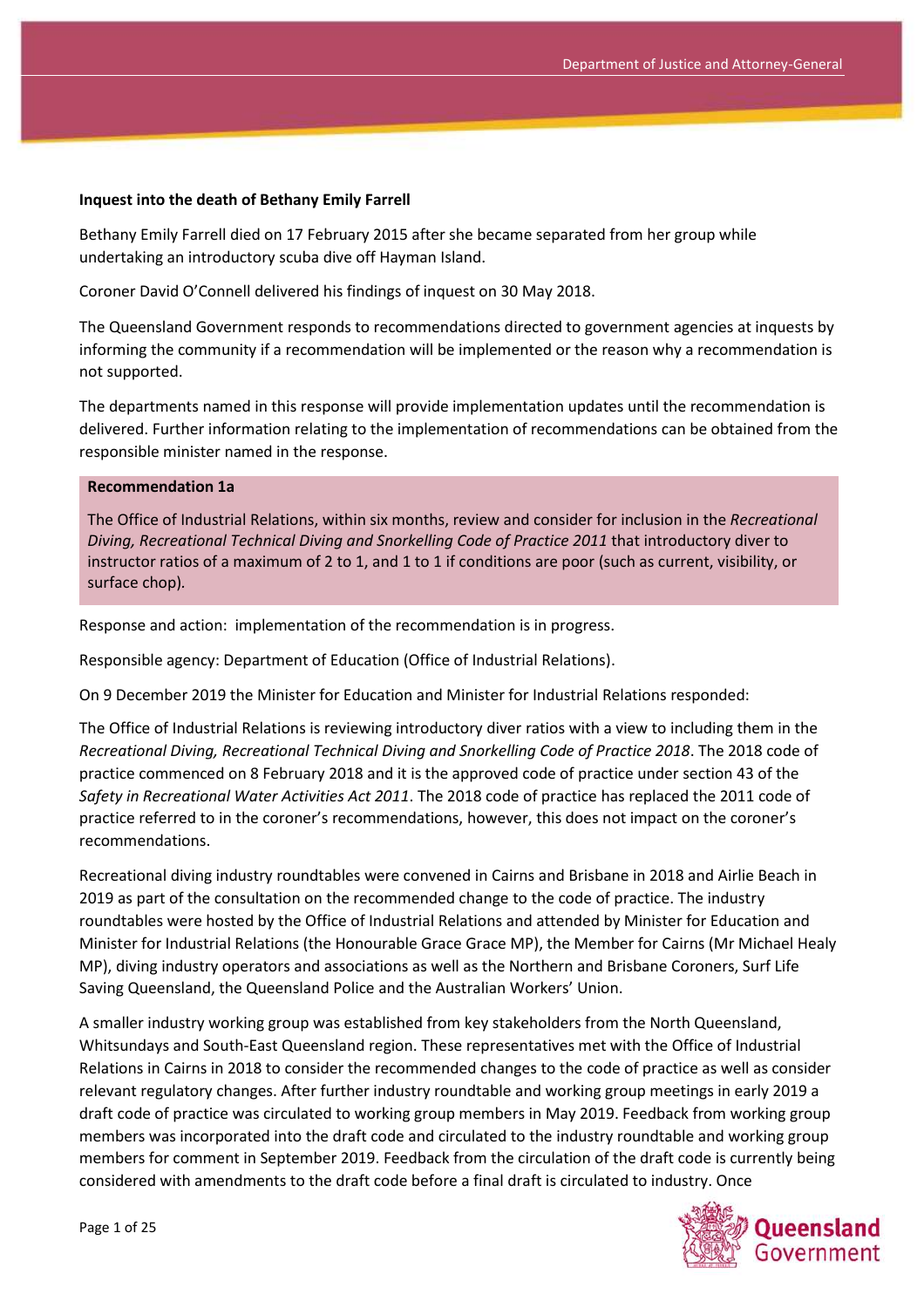stakeholders have been provided the opportunity for input and consultation is complete, the draft code will be finalised and considered by government.

The Office of Industrial Relations intends to complete the review and subsequent to the government's consideration of the review findings, finalise, any amendments to the code of practice in the coming months.

### **On 4 June 2020 the Minister for Education and Minister for Industrial Relations responded:**

Following consultation with the working group and wider industry consultation in September 2019, a final draft of the code was circulated to the working group and some industry roundtable members for comment with responses by 30 January 2020. Feedback on the final draft of the code will be carefully considered with further amendments made where appropriate.

The Office of Industrial Relations intends to complete the review and subsequent to the government's consideration of the review findings, finalise the code of practice as soon as practicable.

### **On 9 September 2020 the Minister for Education and Minister for Industrial Relations responded:**

Feedback from consultation with the working group and some industry roundtable members in January 2020 was carefully considered in consultation with the Work Health and Safety Queensland Dive Unit and the draft updated code of practice was amended where appropriate.

A preliminary impact statement for the draft updated code of practice (and subsequent amendments to the Safety in Recreational Water Activities (Codes of Practice) Notice 2011) was lodged with the Queensland Productivity Commission (Office of Best Practice Review) on 14 February 2020. The Queensland Productivity Commission made an assessment on 4 March 2020 that the Office of Industrial Relations was not required to undertake a further regulatory impact analysis.

With respect to diver to instructor ratios the working group considered the suitability of ratios to all dive operators who use different sites with different conditions. The working group supported maintaining the existing ratios on the basis that the 4:1 ratio is the international standard of all training agencies. The draft updated code of practice includes a risk assessment model that applies to all operators and allows for relevant conditions at particular dive sites to be considered and the ratio adjusted where necessary. This provides consistency in the assessment and decision making throughout dive locations in Queensland. The risk assessment covers environmental conditions and involves an in-water assessment which should be undertaken in the hour before the dive and be documented to allow proper consideration of conditions and to support auditing and accountability.

In March 2020, the impact of the COVID-19 pandemic essentially shut down the snorkelling and diving industry in Queensland with businesses ceasing to operate. Given this, it was determined it would not be beneficial to commence the new code of practice until the effects of the COVID-19 pandemic have eased.

Once the impacts of the COVID-19 pandemic on the snorkelling and diving industry have eased, the Office of Industrial Relations will begin to progress the draft updated code of practice for ministerial approval and commencement anticipated in 2021.

## **On 26 April 2021 the Minister for Education, Minister for Industrial Relations and Minister for Racing responded:**

In July 2020, the Office of Industrial Relations provided industry a copy of the final draft of the new code of practice and advised that the Office of Industrial Relations intended to introduce the new code of practice, pending ministerial approval, once the industry had sufficiently recovered from the COVID-19 pandemic restrictions. The Office of Industrial Relations encouraged industry operators to work towards complying with the proposed new code of practice in preparation for reopening their operations.

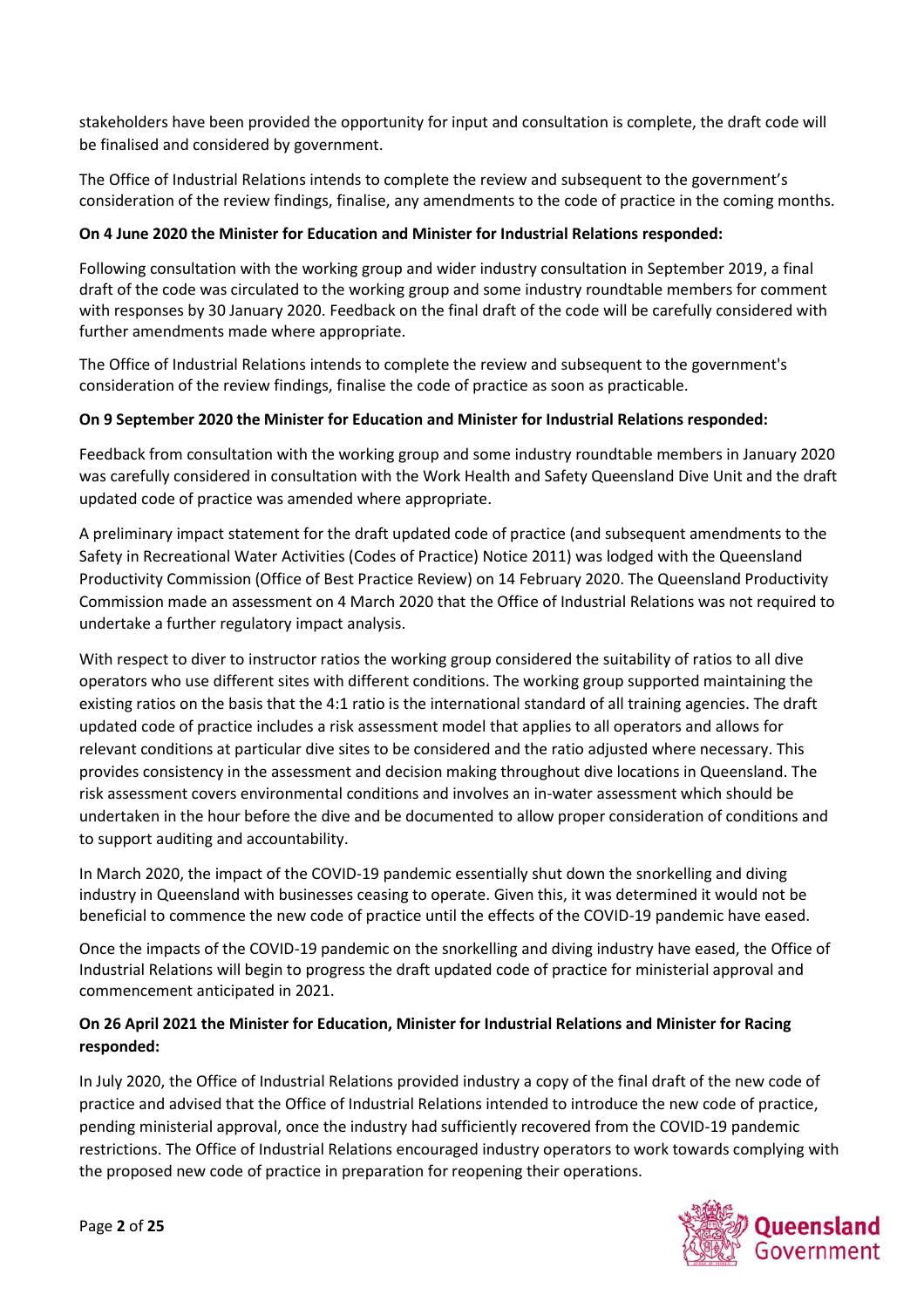The COVID-19 pandemic has continued to significantly impact the diving and snorkelling industry as the industry relies heavily on interstate and international tourists. Most operators are either not operating or operating in a significantly limited capacity.

The Office of Industrial Relations will continue to monitor the recovery of the diving and snorkelling industry and assess the most appropriate time for commencement of the code of practice pending ministerial approval which is anticipated in 2021.

## **On 14 October 2021 the Minister for Education, Minister for Industrial Relations and Minister for Racing responded:**

The COVID-19 pandemic has continued to significantly impact the diving and snorkelling industry as the industry relies heavily on interstate and international tourists. Most operators are still either not operating or operating in a significantly limited capacity. However, industry operators have been given a draft copy of the new code of practice and have been encouraged to work towards complying with the new requirements as they reopen their operations.

Given the continued impacts of the COVID-19 pandemic, the Office of Industrial Relations plans to consult with operators in the diving and snorkelling industry in late 2021 regarding the changes to the code and proposed timing for its commencement. Following this, the Office of Industrial Relations will seek final ministerial approval of the code of practice.

## **On 11 May 2022 the Minister for Education, Minister for Industrial Relations and Minister for Racing responded:**

The COVID-19 pandemic has continued to significantly impact the diving and snorkelling industry as the industry relies heavily on interstate and international tourists. Throughout 2021 most operators did not operate or operated in a significantly limited capacity. While it is expected that snorkelling and diving operators will experience an increase in demand from December 2021, it will take some time for industry to recover from the economic impacts of the COVID-19 pandemic.

Industry operators have a draft copy of the updated code of practice and the Office of Industrial Relations will engage with industry in mid-2022 to determine if there is sufficient economic recovery to introduce the updated code of practice. Following this, the Office of Industrial Relations will seek final ministerial approval of the code of practice.

### **Recommendation 1b**

The Office of Industrial Relations, within six months, review and consider for inclusion in the *Recreational Diving, Recreational Technical Diving and Snorkelling Code of Practice 2011* a review of the term 'resort dive' to be renamed 'introductory dive'*.*

Response and action: implementation of the recommendation is in progress.

Responsible agency: Department of Education (Office of Industrial Relations).

On 9 December 2019 the Minister for Education and Minister for Industrial Relations responded:

The Office of Industrial Relations is reviewing whether to rename the term 'resort dive' in the *Recreational Diving, Recreational Technical Diving and Snorkelling Code of Practice 2018*. The 2018 code of practice commenced on 8 February 2018 and it is the approved code of practice under section 43 of the *Safety in Recreational Water Activities Act 2011*. The 2018 code of practice has replaced the 2011 code of practice referred to in the coroner's recommendations however this does not impact on the coroner's recommendations.

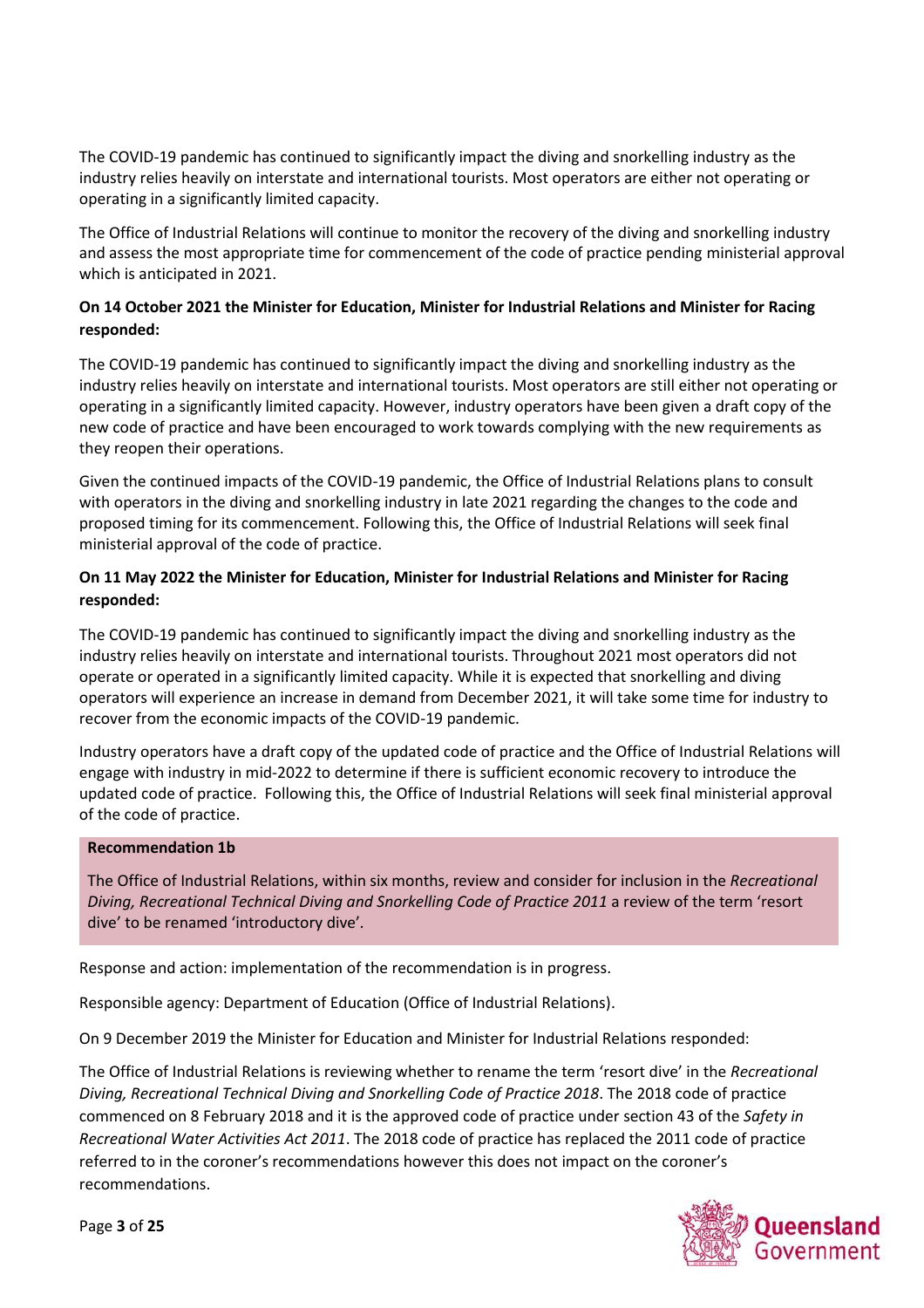Recreational diving industry roundtables were convened in Cairns and Brisbane in 2018 and in Airlie Beach in 2019 as part of the consultation on the recommended change to the code of practice. The industry roundtables were hosted by the Office of Industrial Relations and attended by Minister for Education and Minister for Industrial Relations (the Honourable Grace Grace MP), the Member for Cairns (Mr Michael Healy MP), diving industry operators and associations as well as the Northern and Brisbane Coroners, Surf Life Saving Queensland, the Queensland Police and the Australian Workers' Union.

A smaller industry working group was established from key stakeholders from the North Queensland, Whitsundays and South-East Queensland region. These representatives met with the Office of Industrial Relations in Cairns in 2018 to consider the recommended changes to the code of practice as well as consider relevant regulatory changes. After further industry roundtable and working group meetings in early 2019, a draft code of practice was circulated to working group members in May 2019. Feedback from working group members was incorporated into the draft code and circulated to the industry roundtable and working group members for comment in September 2019. Feedback from the circulation of the draft code is currently being considered with amendments to the draft code before a final draft is circulated to industry. Once stakeholders have been provided the opportunity for input and consultation is complete, the draft code will be finalised and considered by government.

The Office of Industrial Relations intends to complete the review and subsequent to the government's consideration of the review findings, finalise any amendments to the code of practice in the coming months.

## **On 4 June 2020 the Minister for Education and Minister for Industrial Relations responded:**

Following consultation with the working group and wider industry consultation in September 2019, a final draft of the code was circulated to the working group and some industry roundtable members for comment with responses by 30 January 2020. Feedback on the final draft of the code will be carefully considered with further amendments made where appropriate.

The Office of Industrial Relations intends to complete the review and subsequent to the government's consideration of the review findings, finalise the code of practice as soon as practicable.

Any change to the term 'resort dive' will require a consequential change to the Safety in Recreational Water Activities Regulation 2011.

### **On 9 September 2020 the Minister for Education and Minister for Industrial Relations responded:**

Feedback from consultation with the working group and industry roundtable members in January 2020 was carefully considered in consultation with the Work Health and Safety Queensland Dive Unit and the draft updated code of practice was amended where appropriate.

A preliminary impact statement for the draft updated code of practice (and subsequent amendments to the Safety in Recreational Water Activities (Codes of Practice) Notice 2011) was lodged with the Queensland Productivity Commission (Office of Best Practice Review) on 14 February 2020. The Queensland Productivity Commission made an assessment on 4 March 2020 that the Office of Industrial Relations was not required to undertake a further regulatory impact analysis.

With respect to renaming 'resort dive' to 'introductory dive' stakeholder consultation indicated there was a structured course called 'introductory scuba experience'. Therefore, the draft updated code of practice replaces 'resort' with 'non-certified' to eliminate any unintended crossover with existing courses. The Office of Industrial Relations notes that this will require a consequential change to the Safety in Recreational Water Activities Regulation 2011. Concurrently with the preliminary impact statement lodged with the Office of Best Practice Review, the Office of Industrial Relations completed an agency assessed exclusion for the proposed regulation change from the term 'resort dive'.

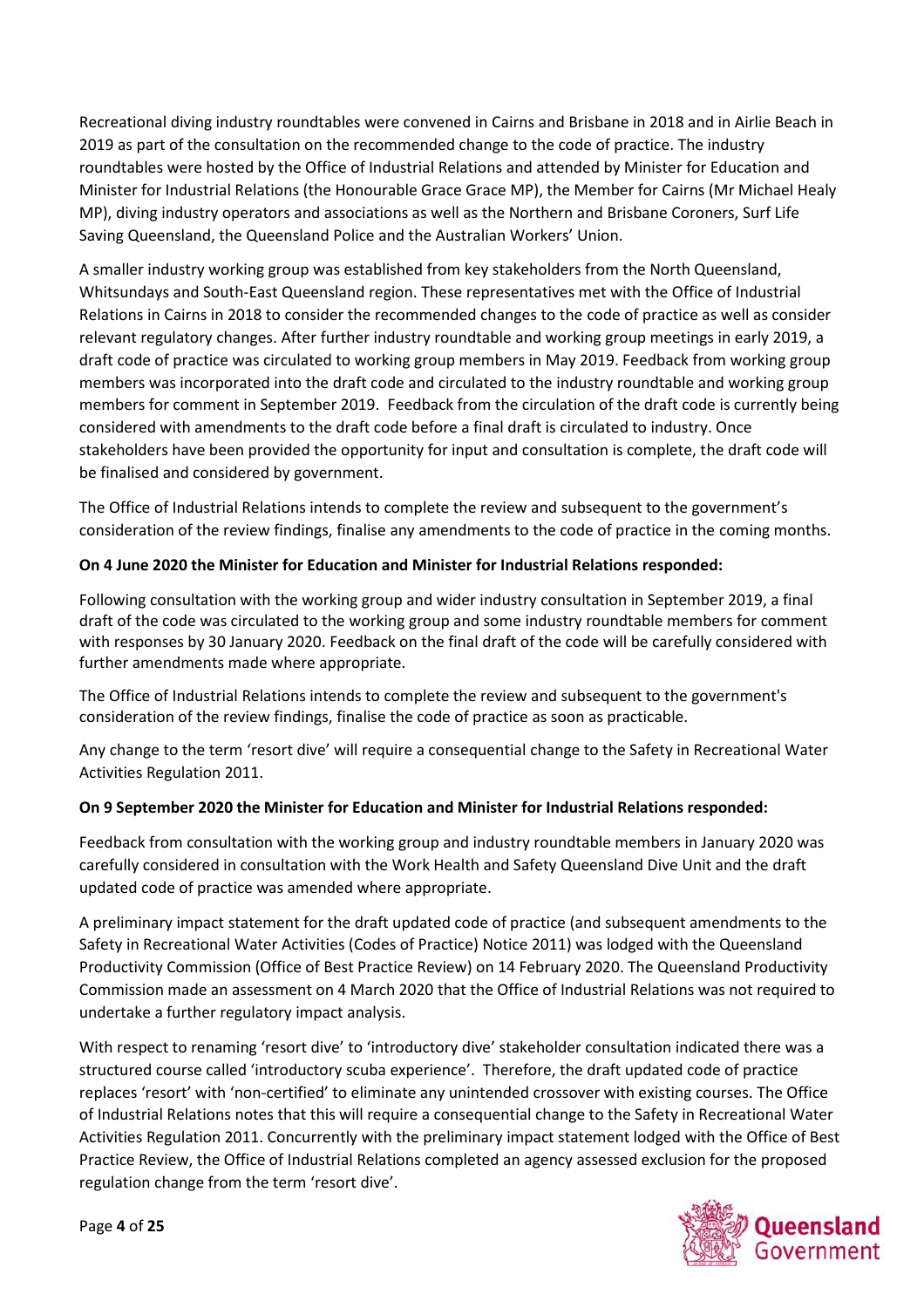In March 2020, the impact of the COVID-19 pandemic essentially shut down the snorkelling and diving industry in Queensland with businesses ceasing to operate. Given this, it was determined it would not be beneficial to commence the new code of practice until the effects of the COVID-19 pandemic have eased.

Once the impacts of the COVID-19 pandemic on the snorkelling and diving industry have eased, the Office of Industrial Relations will begin to progress the draft updated code of practice for ministerial approval and commencement anticipated in 2021.

# **On 26 April 2021 the Minister for Education, Minister for Industrial Relations and Minister for Racing responded:**

In July 2020, the Office of Industrial Relations provided industry a copy of the final draft of the new code of practice and advised that the Office of Industrial Relations intended to introduce the new code of practice, pending ministerial approval, once the industry had sufficiently recovered from the COVID-19 pandemic restrictions. The Office of Industrial Relations encouraged industry operators to work towards complying with the proposed new code of practice in preparation for reopening their operations.

The COVID-19 pandemic has continued to significantly impact the diving and snorkelling industry as the industry relies heavily on interstate and international tourists. Most operators are either not operating or operating in a significantly limited capacity.

The Office of Industrial Relations will continue to monitor the recovery of the diving and snorkelling industry and assess the most appropriate time for commencement of the code of practice pending ministerial approval which is anticipated in 2021.

## **On 14 October 2021 the Minister for Education, Minister for Industrial Relations and Minister for Racing responded:**

The COVID-19 pandemic has continued to significantly impact the diving and snorkelling industry as the industry relies heavily on interstate and international tourists. Most operators are still either not operating or operating in a significantly limited capacity. However, industry operators have been given a draft copy of the new code of practice and have been encouraged to work towards complying with the new requirements as they reopen their operations.

Given the continued impacts of the COVID-19 pandemic, the Office of Industrial Relations plans to consult with operators in the diving and snorkelling industry in late 2021 regarding the changes to the code and proposed timing for its commencement. Following this, the Office of Industrial Relations will seek final ministerial approval of the code of practice.

### **On 11 May 2022 the Minister for Education, Minister for Industrial Relations and Minister for Racing responded:**

The COVID-19 pandemic has continued to significantly impact the diving and snorkelling industry as the industry relies heavily on interstate and international tourists. Throughout 2021 most operators did not operate or operated in a significantly limited capacity. While it is expected that snorkelling and diving operators will experience an increase in demand from December 2021, it will take some time for industry to recover from the economic impacts of the COVID-19 pandemic.

Industry operators have a draft copy of the updated code of practice and the Office of Industrial Relations will engage with industry in mid-2022 to determine if there is sufficient economic recovery to introduce the updated code of practice. Following this, the Office of Industrial Relations will seek final ministerial approval of the code of practice.

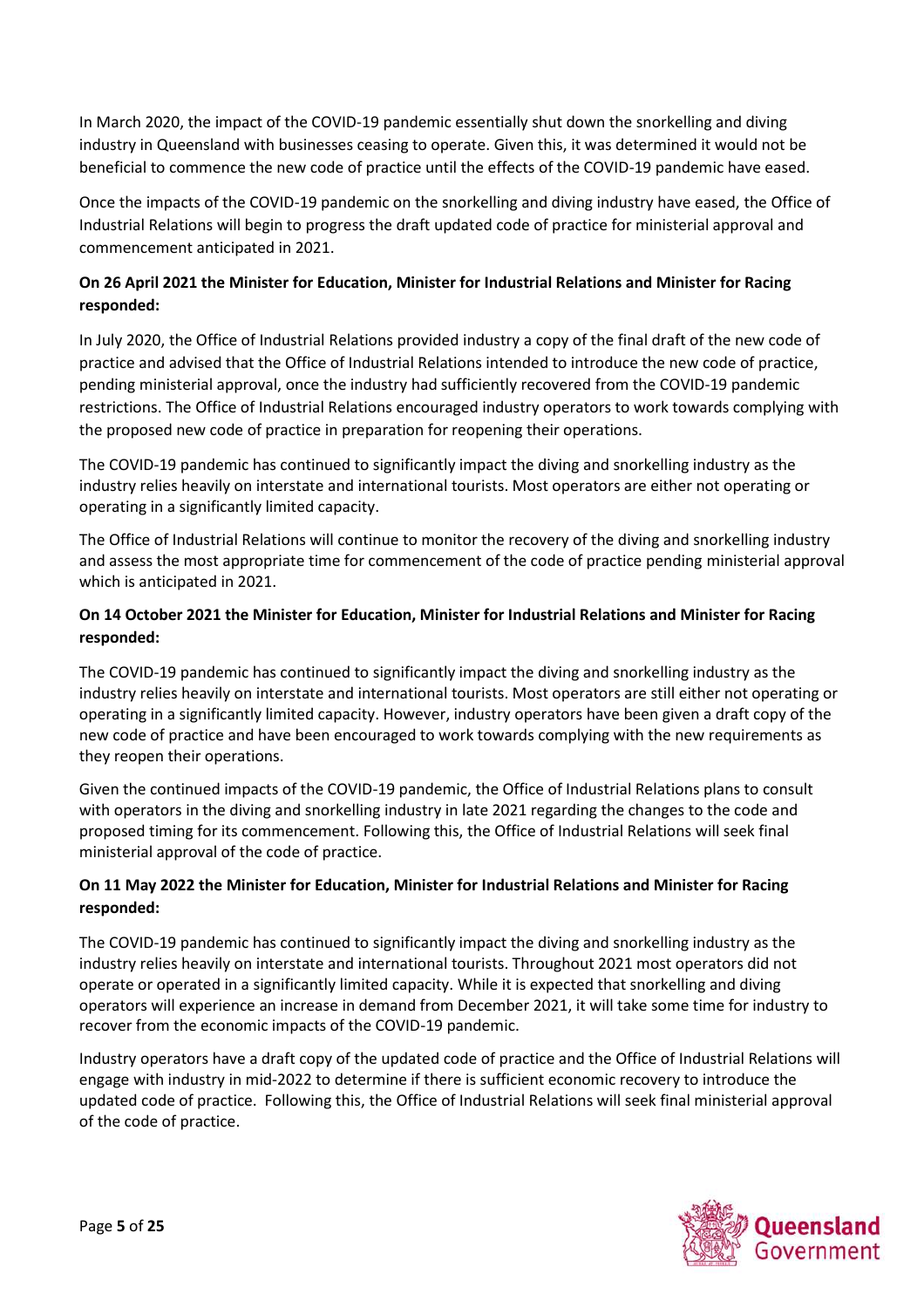#### **Recommendation 1c**

The Office of Industrial Relations, within six months, review and consider for inclusion in the *Recreational Diving, Recreational Technical Diving and Snorkelling Code of Practice 2011* that the instructor always be within arms-length of their resort divers, and to link arms if conditions (whether visibility, current, or surface chop) are assessed as poor or very poor.

Response and action: implementation of the recommendation is in progress.

Responsible agency: Department of Education (Office of Industrial Relations).

On 9 December 2019 the Minister for Education and Minister for Industrial Relations responded:

The Office of Industrial Relations is reviewing the *Recreational Diving, Recreational Technical Diving and Snorkelling Code of Practice 2018* with a view to include instructor-diver distance. The 2018 code of practice commenced on 8 February 2018 and it is the approved code of practice under section 43 of the *Safety in Recreational Water Activities Act 2011*. The 2018 code of practice has replaced the 2011 code of practice referred to in the coroner's recommendations however this does not impact on the coroner's recommendations.

Recreational diving industry roundtables were convened in Cairns and Brisbane in 2018 and in Airlie Beach in 2019 as part of the consultation on the recommended change to the code of practice. The industry roundtables were hosted by the Office of Industrial Relations and attended by Minister for Education and Minister for Industrial Relations (the Honourable Grace Grace MP), the Member for Cairns (Mr Michael Healy MP), diving industry operators and associations as well as the Northern and Brisbane Coroners, Surf Life Saving Queensland, the Queensland Police and the Australian Workers' Union.

A smaller industry working group was established from key stakeholders from the North Queensland, Whitsundays and South-East Queensland region. These representatives met with the Office of Industrial Relations in Cairns in 2018 to consider the recommended changes to the code of practice as well as consider relevant regulatory changes. After further industry roundtable and working group meetings in early 2019, a draft code of practice was circulated to working group members in May 2019. Feedback from working group members was incorporated into the draft code and circulated to the industry roundtable and working group members for comment in September 2019. Feedback from the circulation of the draft code is currently being considered with amendments to the draft code before a final draft is circulated to industry. Once stakeholders have been provided the opportunity for input and consultation is complete, the draft code will be finalised and considered by government.

The Office of Industrial Relations intends to complete the review and subsequent to the government's consideration of the review findings, finalise any amendments to the code of practice in the coming months.

#### **On 4 June 2020 the Minister for Education and Minister for Industrial Relations responded:**

Following consultation with the working group and wider industry consultation in September 2019, a final draft of the code was circulated to the working group and some industry roundtable members for comment with responses by 30 January 2020. Feedback on the final draft of the code will be carefully considered with further amendments made where appropriate.

The Office of Industrial Relations intends to complete the review and subsequent to the government's consideration of the review findings, finalise the code of practice as soon as practicable.

#### **On 9 September 2020 the Minister for Education and Minister for Industrial Relations responded:**

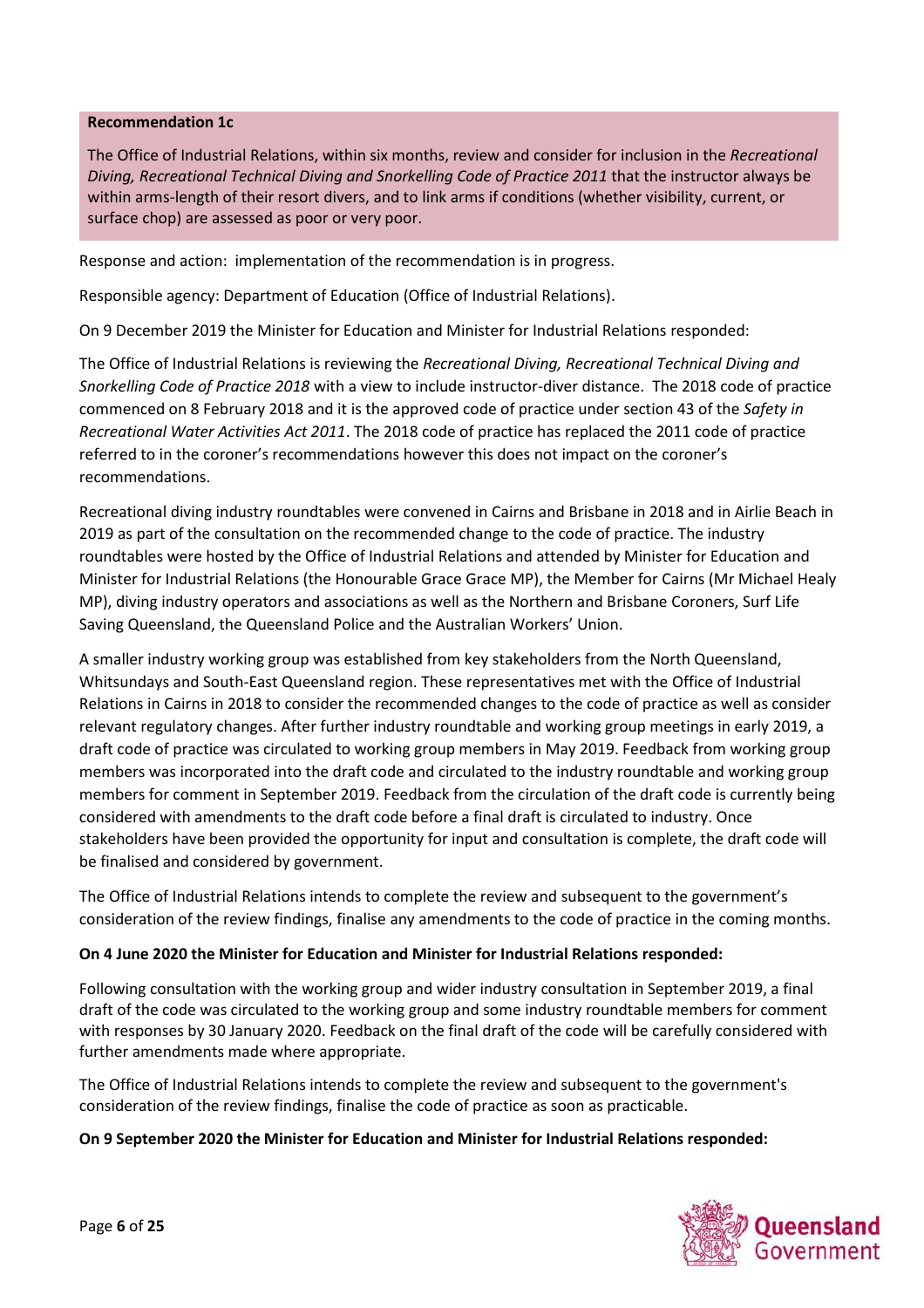Feedback from consultation with the working group and industry roundtable members in January 2020 was carefully considered in consultation with the Work Health and Safety Queensland Dive Unit and the draft updated code of practice was amended where appropriate.

A preliminary impact statement for the draft updated code of practice (and subsequent amendments to the Safety in Recreational Water Activities (Codes of Practice) Notice 2011) was lodged with the Queensland Productivity Commission (Office of Best Practice Review) on 14 February 2020. The Queensland Productivity Commission made an assessment on 4 March 2020 that the Office of Industrial Relations was not required to undertake a further regulatory impact analysis.

With respect to this recommendation the draft updated code of practice includes that where a risk assessment has resulted in reduced instructor/diver ratios, this should cause the dive instructor and noncertified diver to be able to maintain physical contact including holding hands and linking arms.

In March 2020, the impact of the COVID-19 pandemic essentially shut down the snorkelling and diving industry in Queensland with businesses ceasing to operate. Given this, it was determined it would not be beneficial to commence the new code of practice until the effects of the COVID-19 pandemic have eased.

Once the impacts of the COVID-19 pandemic on the snorkelling and diving industry have eased, the Office of Industrial Relations will begin to progress the draft updated code of practice for ministerial approval and commencement anticipated in 2021.

# **On 26 April 2021 the Minister for Education, Minister for Industrial Relations and Minister for Racing responded:**

In July 2020, the Office of Industrial Relations provided industry a copy of the final draft of the new code of practice and advised that the Office of Industrial Relations intended to introduce the new code of practice, pending ministerial approval, once the industry had sufficiently recovered from the COVID-19 pandemic restrictions. The Office of Industrial Relations encouraged industry operators to work towards complying with the proposed new code of practice in preparation for reopening their operations.

The COVID-19 pandemic has continued to significantly impact the diving and snorkelling industry as the industry relies heavily on interstate and international tourists. Most operators are either not operating or operating in a significantly limited capacity.

The Office of Industrial Relations will continue to monitor the recovery of the diving and snorkelling industry and assess the most appropriate time for commencement of the code of practice pending ministerial approval which is anticipated in 2021.

## **On 14 October 2021 the Minister for Education, Minister for Industrial Relations and Minister for Racing responded:**

The COVID-19 pandemic has continued to significantly impact the diving and snorkelling industry as the industry relies heavily on interstate and international tourists. Most operators are still either not operating or operating in a significantly limited capacity. However, industry operators have been given a draft copy of the new code of practice and have been encouraged to work towards complying with the new requirements as they reopen their operations.

Given the continued impacts of the COVID-19 pandemic, the Office of Industrial Relations plans to consult with operators in the diving and snorkelling industry in late 2021 regarding the changes to the code and proposed timing for its commencement. Following this, the Office of Industrial Relations will seek final ministerial approval of the code of practice.

## **On 11 May 2022 the Minister for Education, Minister for Industrial Relations and Minister for Racing responded:**



Page **7** of **25**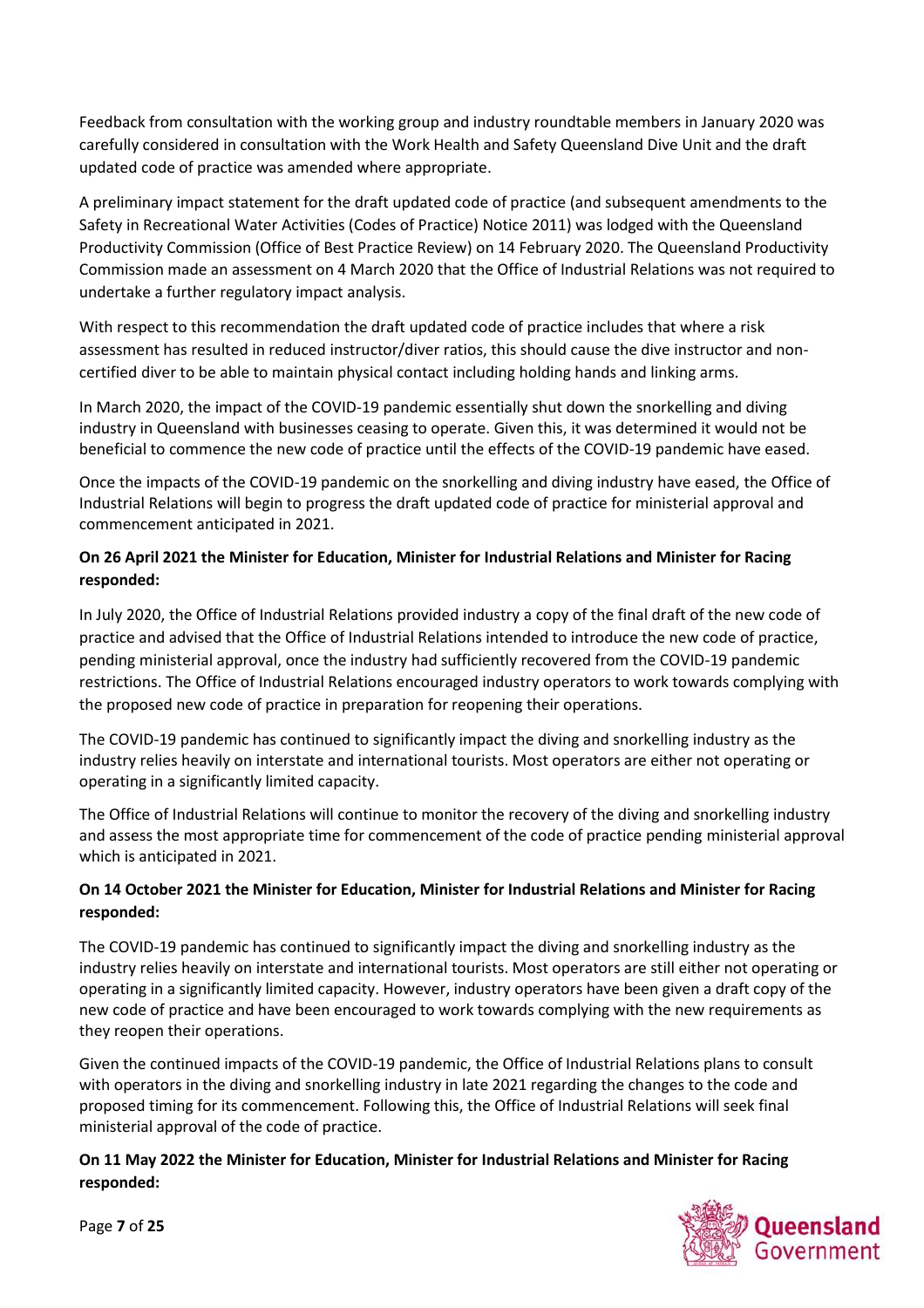The COVID-19 pandemic has continued to significantly impact the diving and snorkelling industry as the industry relies heavily on interstate and international tourists. Throughout 2021 most operators did not operate or operated in a significantly limited capacity. While it is expected that snorkelling and diving operators will experience an increase in demand from December 2021, it will take some time for industry to recover from the economic impacts of the COVID-19 pandemic.

Industry operators have a draft copy of the updated code of practice and the Office of Industrial Relations will engage with industry in mid-2022 to determine if there is sufficient economic recovery to introduce the updated code of practice. Following this, the Office of Industrial Relations will seek final ministerial approval of the code of practice.

#### **Recommendation 1d**

The Office of Industrial Relations, within six months, review and consider for inclusion in the *Recreational Diving, Recreational Technical Diving and Snorkelling Code of Practice 2011* that dive instructors must do a dive site assessment, which includes:

- a. Assessing visibility with a secchi disk.
- b. Conducting an in-water (at depth) visual inspection for horizontal visibility, and to assess current, to determine if the site is suitable for introductory divers and to determine the introductory diver: dive instructor ratio.

*Secchi disk is described as a weighted disk with four coloured quarters (black/white/black/white) at the end of a rope with metre intervals marked along the rope so that when the quarters could not be readily discerned a determination can be made of the visual depth clarity down through the water column when viewed from the surface.*

Response and action: implementation of the recommendation is in progress.

Responsible agency: Department of Education (Office of Industrial Relations).

On 9 December 2019 the Minister for Education and Minister for Industrial Relations responded:

The Office of Industrial Relations is reviewing *Recreational Diving, Recreational Technical Diving and Snorkelling Code of Practice 2018* with a view to include dive instructor dive site assessments. The 2018 code of practice commenced on 8 February 2018 and it is the approved code of practice under section 43 of the *Safety in Recreational Water Activities Act 2011*. The 2018 code of practice has replaced the 2011 code of practice referred to in the coroner's recommendations however this does not impact on the coroner's recommendations.

Recreational diving industry roundtables were convened in Cairns and Brisbane in 2018 and in Airlie Beach in 2019 as part of the consultation on the recommended change to the code of practice. The industry roundtables were hosted by the Office of Industrial Relations and attended by Minister for Education and Minister for Industrial Relations (the Honourable Grace Grace MP), the Member for Cairns (Mr Michael Healy MP), diving industry operators and associations as well as the Northern and Brisbane Coroners, Surf Life Saving Queensland, the Queensland Police and the Australian Workers' Union.

A smaller industry working group was established from key stakeholders from the North Queensland, Whitsundays and South-East Queensland region. These representatives met with The Office of Industrial Relations in Cairns in 2018 to consider the recommended changes to the code of practice as well as consider relevant regulatory changes. After further industry roundtable and working group meetings in early 2019, a draft code of practice was circulated to working group members in May 2019. Feedback from working group members was incorporated into the draft code and circulated to the industry roundtable and working group members for comment in September 2019. Feedback from the circulation of the draft code is currently being

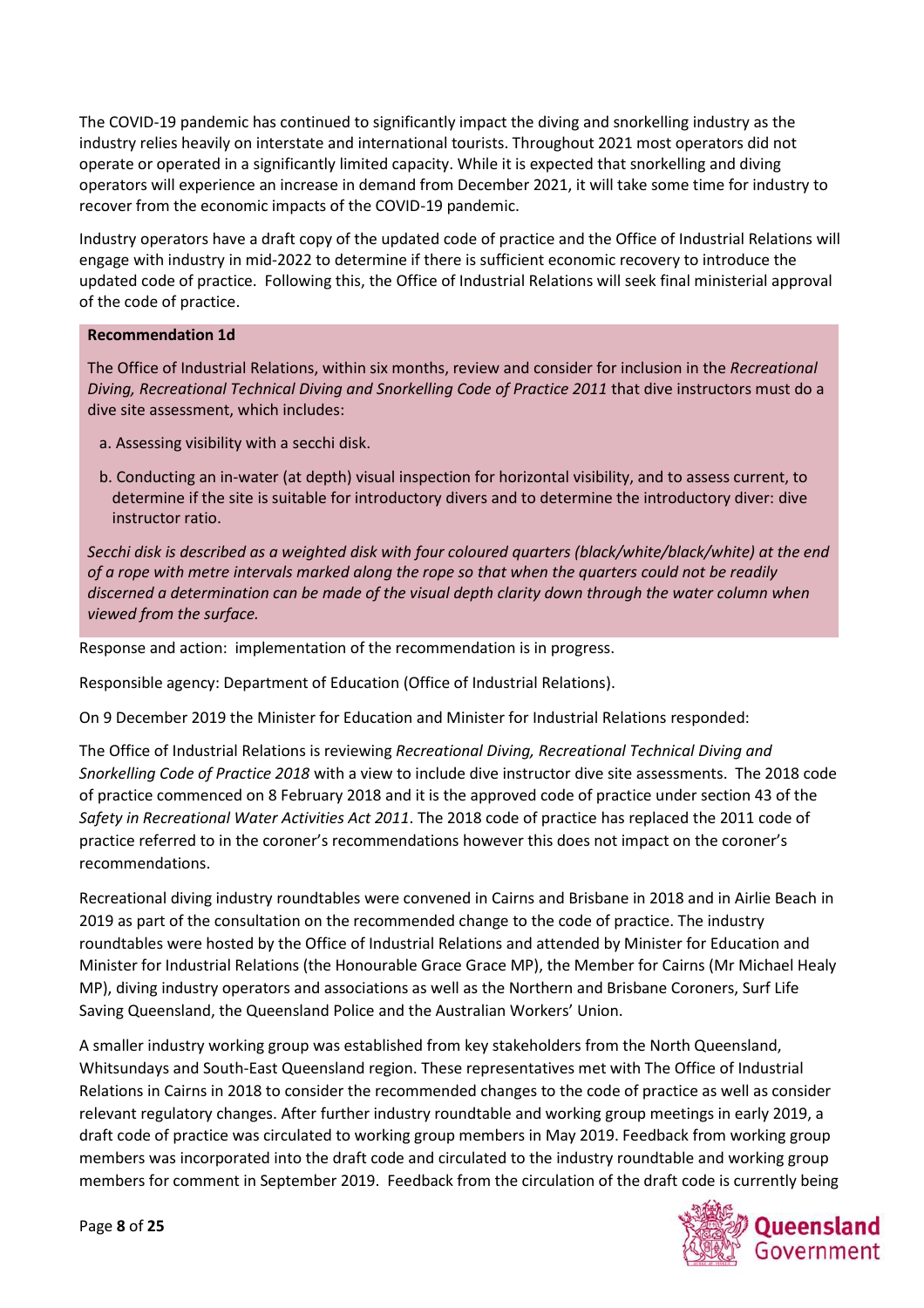considered with amendments to the draft code before a final draft is circulated to industry. Once stakeholders have been provided the opportunity for input and consultation is complete, the draft code will be finalised and considered by government.

The Office of Industrial Relations intends to complete the review and subsequent to the government's consideration of the review findings, finalise any amendments to the code of practice in the coming months.

## **On 4 June 2020 the Minister for Education and Minister for Industrial Relations responded:**

Following consultation with the working group and wider industry consultation in September 2019, a final draft of the code was circulated to the working group and some industry roundtable members for comment with responses by 30 January 2020. Feedback on the final draft of the code will be carefully considered with further amendments made where appropriate.

The Office of Industrial Relations intends to complete the review and subsequent to the government's consideration of the review findings, finalise the code of practice as soon as practicable.

### **On 9 September 2020 the Minister for Education and Minister for Industrial Relations responded:**

Feedback from consultation with the working group and industry roundtable members in January 2020 was carefully considered in consultation with the Work Health and Safety Queensland Dive Unit and the draft updated code of practice was amended where appropriate.

A preliminary impact statement for the draft updated code of practice (and subsequent amendments to the Safety in Recreational Water Activities (Codes of Practice) Notice 2011) was lodged with the Queensland Productivity Commission (Office of Best Practice Review) on 14 February 2020. The Queensland Productivity Commission made an assessment on 4 March 2020 that the Office of Industrial Relations was not required to undertake a further regulatory impact analysis.

With respect to this recommendation the working group agreed that the use of a Secchi Disk is not always the best option in all circumstances and is for vertical visibility only. The majority of the working group considered an in-water dive site risk assessment should be performed within the hour before the dive. The draft updated code of practice includes an in-water dive site risk assessment, undertaken in the hour before the dive. The inwater assessment is to include a system to estimate underwater vertical and horizontal visibility.

In March 2020, the impact of the COVID-19 pandemic essentially shut down the snorkelling and diving industry in Queensland with businesses ceasing to operate. Given this, it was determined it would not be beneficial to commence the new code of practice until the effects of the COVID-19 pandemic have eased.

Once the impacts of the COVID-19 pandemic on the snorkelling and diving industry have eased, the Office of Industrial Relations will begin to progress the draft updated code of practice for ministerial approval and commencement anticipated in 2021.

## **On 26 April 2021 the Minister for Education, Minister for Industrial Relations and Minister for Racing responded:**

In July 2020, the Office of Industrial Relations provided industry a copy of the final draft of the new code of practice and advised that the Office of Industrial Relations intended to introduce the new code of practice, pending ministerial approval, once the industry had sufficiently recovered from the COVID-19 pandemic restrictions. The Office of Industrial Relations encouraged industry operators to work towards complying with the proposed new code of practice in preparation for reopening their operations.

The COVID-19 pandemic has continued to significantly impact the diving and snorkelling industry as the industry relies heavily on interstate and international tourists. Most operators are either not operating or operating in a significantly limited capacity.

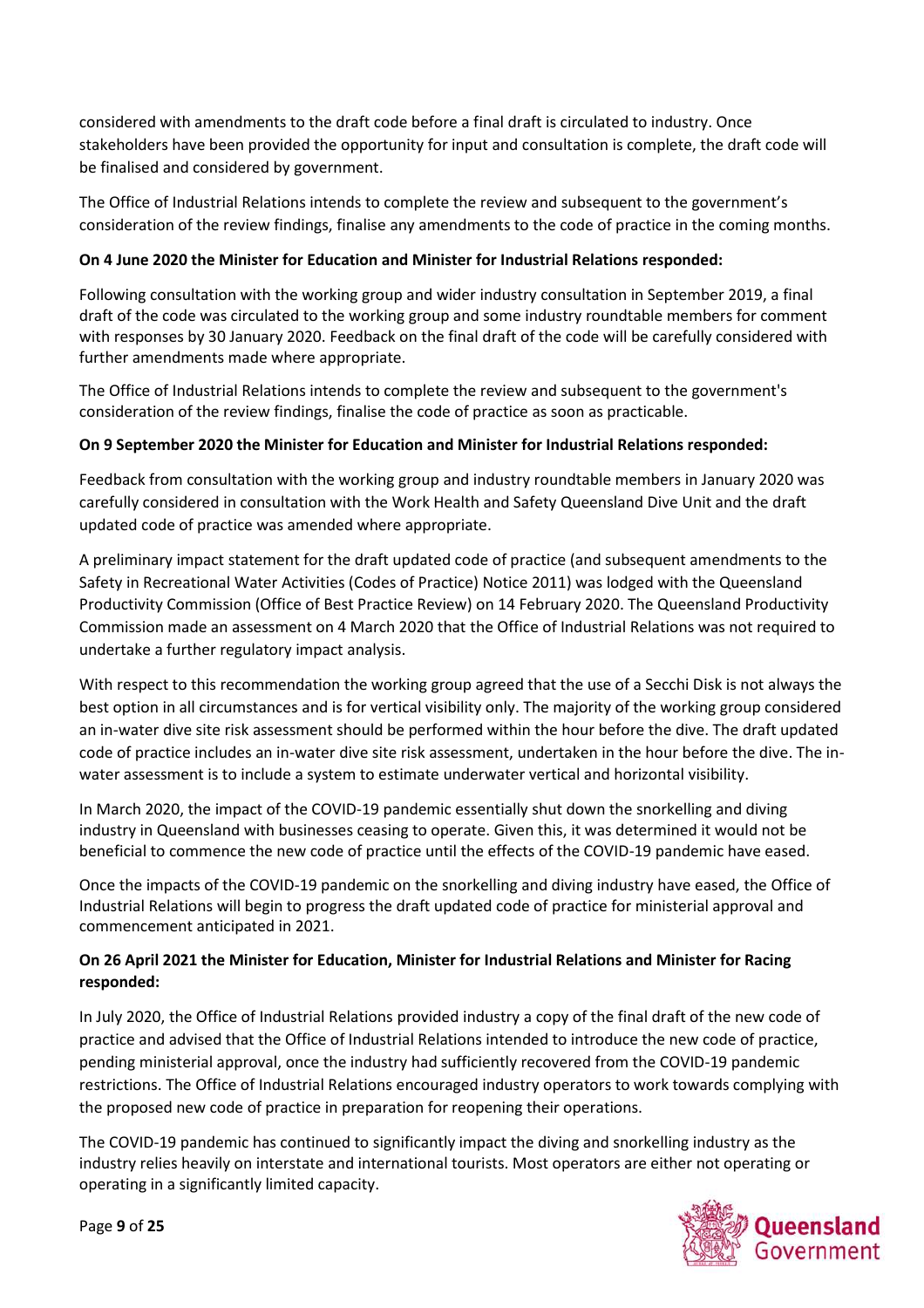The Office of Industrial Relations will continue to monitor the recovery of the diving and snorkelling industry and assess the most appropriate time for commencement of the code of practice pending ministerial approval which is anticipated in 2021.

## **On 14 October 2021 the Minister for Education, Minister for Industrial Relations and Minister for Racing responded:**

The COVID-19 pandemic has continued to significantly impact the diving and snorkelling industry as the industry relies heavily on interstate and international tourists. Most operators are still either not operating or operating in a significantly limited capacity. However, industry operators have been given a draft copy of the new code of practice and have been encouraged to work towards complying with the new requirements as they reopen their operations.

Given the continued impacts of the COVID-19 pandemic, the Office of Industrial Relations plans to consult with operators in the diving and snorkelling industry in late 2021 regarding the changes to the code and proposed timing for its commencement. Following this, the Office of Industrial Relations will seek final ministerial approval of the code of practice.

## **On 11 May 2022 the Minister for Education, Minister for Industrial Relations and Minister for Racing responded:**

The COVID-19 pandemic has continued to significantly impact the diving and snorkelling industry as the industry relies heavily on interstate and international tourists. Throughout 2021 most operators did not operate or operated in a significantly limited capacity. While it is expected that snorkelling and diving operators will experience an increase in demand from December 2021, it will take some time for industry to recover from the economic impacts of the COVID-19 pandemic.

Industry operators have a draft copy of the updated code of practice and the Office of Industrial Relations will engage with industry in mid-2022 to determine if there is sufficient economic recovery to introduce the updated code of practice. Following this, the Office of Industrial Relations will seek final ministerial approval of the code of practice.

#### **Recommendation 1e**

The Office of Industrial Relations, within six months, review and consider for inclusion in the *Recreational Diving, Recreational Technical Diving and Snorkelling Code of Practice 2011* that elementary dive skills including mask clearing, regulator clearing, regulator recovery, buddy breathing, buoyancy control device inflate/deflate, and emergency weight belt dropping, are taught until the skill is competently demonstrated to the instructor, and that this is to occur in a controlled water environment such as a swimming pool.

Response and action: implementation of the recommendation is in progress.

Responsible agency: Department of Education (Office of Industrial Relations).

On 9 December 2019 the Minister for Education and Minister for Industrial Relations responded:

The Office of Industrial Relations is reviewing the *Recreational Diving, Recreational Technical Diving and Snorkelling Code of Practice 2018* with a view to ensuring divers can demonstrate elementary dive skills. The 2018 code of practice commenced on 8 February 2018 and it is the approved code of practice under section 43 of the *Safety in Recreational Water Activities Act 2011*. The 2018 code of practice has replaced the 2011 code of practice referred to in the coroner's recommendations however this does not impact on the coroner's recommendations.

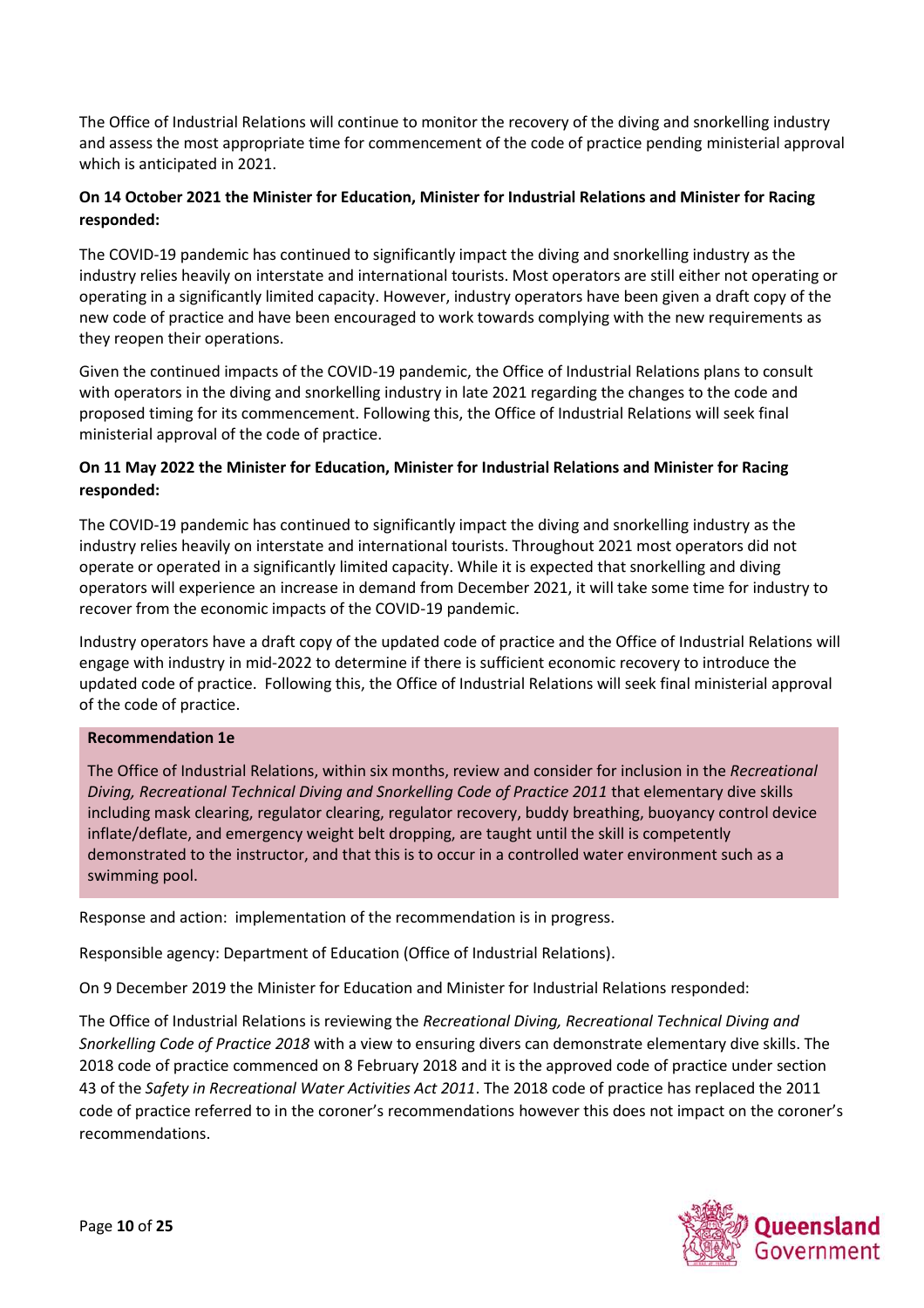Recreational diving industry roundtables were convened in Cairns and Brisbane in 2018 and in Airlie Beach in 2019 as part of the consultation on the recommended change to the code of practice. The industry roundtables were hosted by the Office of Industrial Relations and attended by Minister for Education and Minister for Industrial Relations (the Honourable Grace Grace MP), Member for Cairns (Mr Michael Healy MP), diving industry operators and associations as well as the Northern and Brisbane Coroners, Surf Life Saving Queensland, the Queensland Police and the Australian Workers' Union.

A smaller industry working group was established from key stakeholders from the North Queensland, Whitsundays and South-East Queensland region. These representatives met with the Office of Industrial Relations in Cairns in 2018 to consider the recommended changes to the code of practice as well as consider relevant regulatory changes. Following further industry roundtable and working group meetings in early 2019, a draft code of practice was circulated to working group members in May 2019. Feedback from working group members was incorporated into the draft code and circulated to the industry roundtable and working group members for comment in September 2019. Feedback from the circulation of the draft code is currently being considered with amendments to the draft code before a final draft is circulated to industry. Once stakeholders have been provided the opportunity for input and consultation is complete the draft code will be finalised and considered by government.

The Office of Industrial Relations intends to complete the review and subsequent to the government's consideration of the review findings, finalise any amendments to the code of practice in the coming months.

## **On 4 June 2020 the Minister for Education and Minister for Industrial Relations responded:**

Following consultation with the working group and wider industry consultation in September 2019, a final draft of the code was circulated to the working group and some industry roundtable members for comment with responses by 30 January 2020. Feedback on the final draft of the code will be carefully considered with further amendments made where appropriate.

The Office of Industrial Relations intends to complete the review and subsequent to the government's consideration of the review findings, finalise the code of practice as soon as practicable.

### **On 9 September 2020 the Minister for Education and Minister for Industrial Relations responded:**

Feedback from consultation with the working group and industry roundtable members in January 2020 was carefully considered in consultation with the Work Health and Safety Queensland Dive Unit and the draft updated code of practice was amended where appropriate.

A preliminary impact statement for the draft updated code of practice (and subsequent amendments to the Safety in Recreational Water Activities (Codes of Practice) Notice 2011) was lodged with the Queensland Productivity Commission (Office of Best Practice Review) on 14 February 2020. The Queensland Productivity Commission made an assessment on 4 March 2020 that the Office of Industrial Relations was not required to undertake a further regulatory impact analysis.

With respect to appropriate dive skills for a non-certified dive, during consultation, the working group raised that teaching the skills of 'alternate air source' (this is relevant to the coroner's reference to 'buddy breathing') and 'weight belt dropping' introduced more rather than less risk. Feedback from the working group considered that teaching, in the water, a weight belt drop would not be recallable or practical and would increase the stress of participants. It was considered that informing diving participants about an emergency weight belt drop at the surface was appropriate. The working group also raised concerns that there were other safety skills within the code of practice that were more important than 'alternate air source' and highlighted the need to avoid the risks associated with participants having little knowledge of a lot of skills in the context of a dive not being part of the certification process. The draft updated code of practice

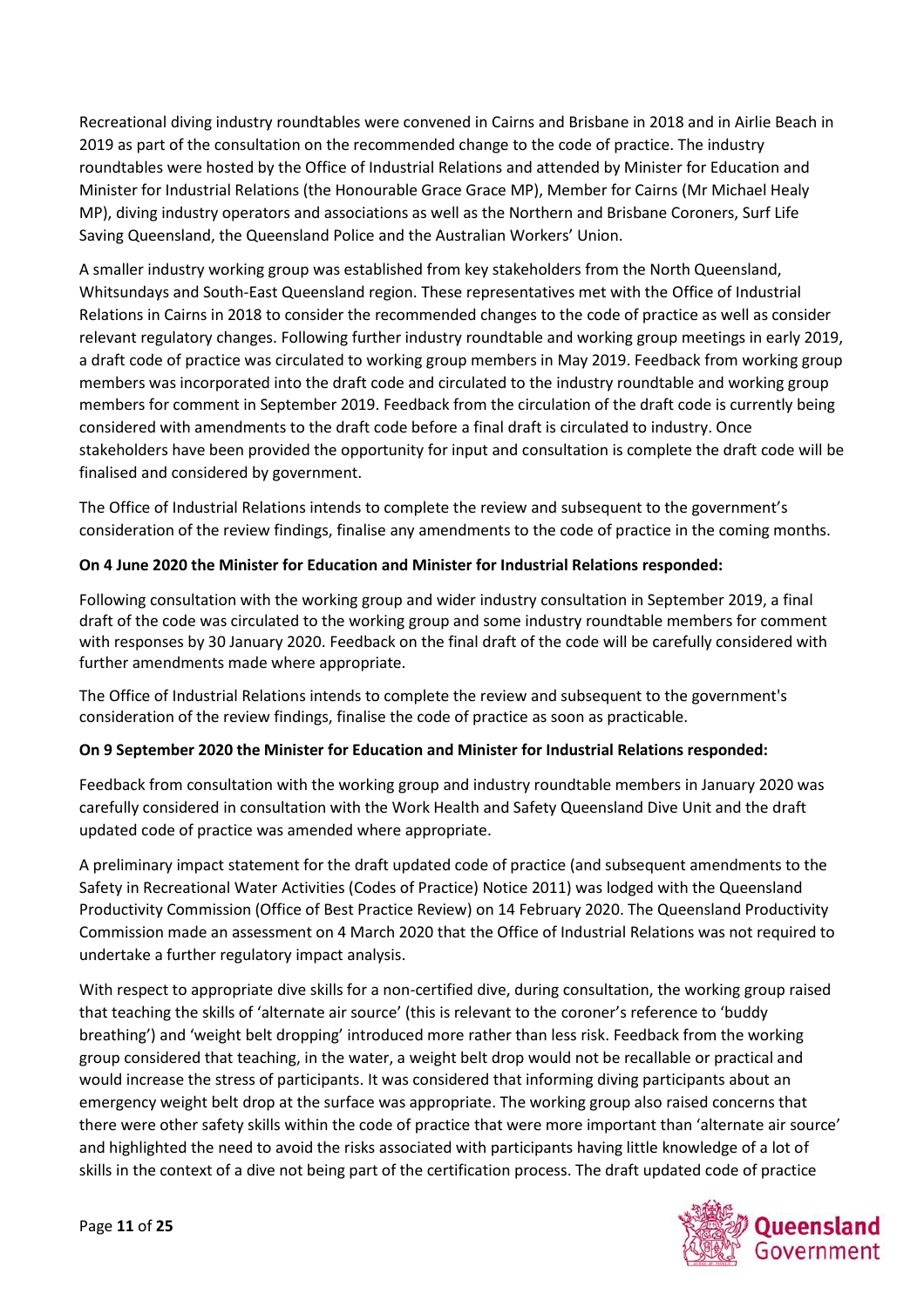includes further basic skills be taught including mask clearing, removing and replacing the regulator, recovering and replacing the regulator, and to inflate and deflate the buoyancy control device while on the surface of the water.

In March 2020, the impact of the COVID-19 pandemic essentially shut down the snorkelling and diving industry in Queensland with businesses ceasing to operate. Given this, it was determined it would not be beneficial to commence the new code of practice until the effects of the COVID-19 pandemic have eased.

Once the impacts of the COVID-19 pandemic on the snorkelling and diving industry have eased, the Office of Industrial Relations will begin to progress the draft updated code of practice for ministerial approval and commencement anticipated in 2021.

# **On 26 April 2021 the Minister for Education, Minister for Industrial Relations and Minister for Racing responded:**

In July 2020, the Office of Industrial Relations provided industry a copy of the final draft of the new code of practice and advised that the Office of Industrial Relations intended to introduce the new code of practice, pending ministerial approval, once the industry had sufficiently recovered from the COVID-19 pandemic restrictions. The Office of Industrial Relations encouraged industry operators to work towards complying with the proposed new code of practice in preparation for reopening their operations.

The COVID-19 pandemic has continued to significantly impact the diving and snorkelling industry as the industry relies heavily on interstate and international tourists. Most operators are either not operating or operating in a significantly limited capacity.

The Office of Industrial Relations will continue to monitor the recovery of the diving and snorkelling industry and assess the most appropriate time for commencement of the code of practice pending ministerial approval which is anticipated in 2021.

## **On 14 October 2021 the Minister for Education, Minister for Industrial Relations and Minister for Racing responded:**

The COVID-19 pandemic has continued to significantly impact the diving and snorkelling industry as the industry relies heavily on interstate and international tourists. Most operators are still either not operating or operating in a significantly limited capacity. However, industry operators have been given a draft copy of the new code of practice and have been encouraged to work towards complying with the new requirements as they reopen their operations.

Given the continued impacts of the COVID-19 pandemic, the Office of Industrial Relations plans to consult with operators in the diving and snorkelling industry in late 2021 regarding the changes to the code and proposed timing for its commencement. Following this, the Office of Industrial Relations will seek final ministerial approval of the code of practice.

## **On 11 May 2022 the Minister for Education, Minister for Industrial Relations and Minister for Racing responded:**

The COVID-19 pandemic has continued to significantly impact the diving and snorkelling industry as the industry relies heavily on interstate and international tourists. Throughout 2021 most operators did not operate or operated in a significantly limited capacity. While it is expected that snorkelling and diving operators will experience an increase in demand from December 2021, it will take some time for industry to recover from the economic impacts of the COVID-19 pandemic.

Industry operators have a draft copy of the updated code of practice and the Office of Industrial Relations will engage with industry in mid-2022 to determine if there is sufficient economic recovery to introduce the

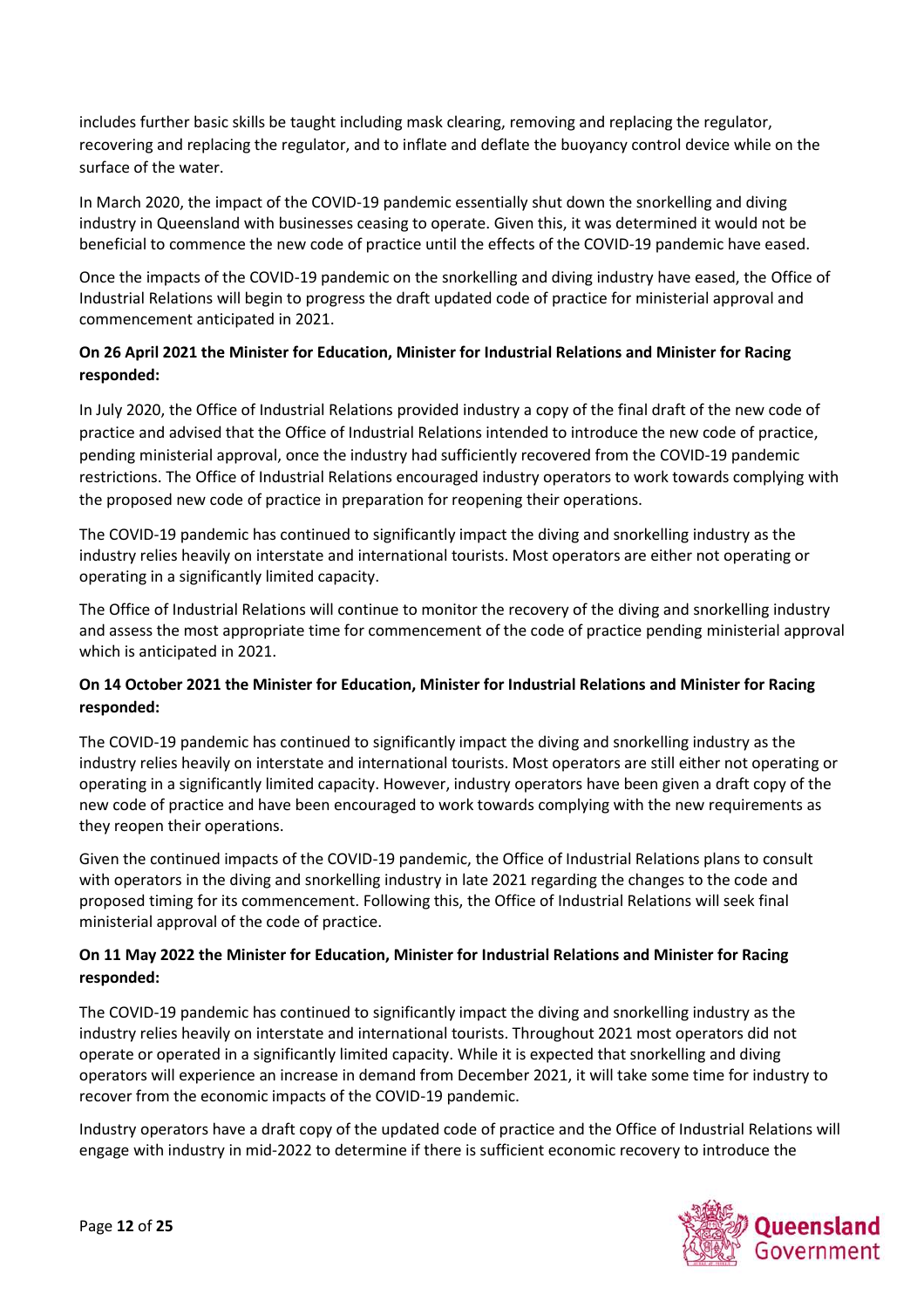updated code of practice. Following this, the Office of Industrial Relations will seek final ministerial approval of the code of practice.

#### **Recommendation 1f**

The Office of Industrial Relations, within six months, review and consider for inclusion in the *Recreational Diving, Recreational Technical Diving and Snorkelling Code of Practice 2011* that diving groups are staggered, and that routes are determined in a way to avoid dive group interaction whilst underwater.

Response and action: implementation of the recommendation is in progress.

Responsible agency: Department of Education (Office of Industrial Relations).

On 9 December 2019 the Minister for Education and Minister for Industrial Relations responded:

The Office of Industrial Relations is reviewing the *Recreational Diving, Recreational Technical Diving and Snorkelling Code of Practice 2018* with a view to including staggered dive groups and avoiding dive group interaction. The 2018 code of practice commenced on 8 February 2018 and it is the approved code of practice under section 43 of the *Safety in Recreational Water Activities Act 2011*. The 2018 code of practice has replaced the 2011 code of practice referred to in the coroner's recommendations however this does not impact on the coroner's recommendations.

Recreational diving industry roundtables were convened in Cairns and Brisbane in 2018 and in Airlie Beach in 2019 as part of the consultation on the recommended change to the code of practice. The industry roundtables were hosted by the Office of Industrial Relations and attended by Minister for Education and Minister for Industrial Relations (the Honourable Grace Grace MP), the Member for Cairns (Mr Michael Healy MP), diving industry operators and associations as well as the Northern and Brisbane Coroners, Surf Life Saving Queensland, the Queensland Police and the Australian Workers' Union.

A smaller industry working group was established from key stakeholders from the North Queensland, Whitsundays and South-East Queensland region. These representatives met with the Office of Industrial Relations in Cairns in 2018 to consider the recommended changes to the code of practice as well as consider relevant regulatory changes. Following further industry roundtable and working group meetings in early 2019, a draft code of practice was circulated to working group members in May 2019. Feedback from working group members was incorporated into the draft code and circulated to the industry roundtable and working group members for comment in September 2019. Feedback from the circulation of the draft code is currently being considered with amendments to the draft code before a final draft is circulated to industry. Once stakeholders have been provided the opportunity for input and consultation is complete, the draft code will be finalised and considered by government.

The Office of Industrial Relations intends to complete the review and subsequent to the government's consideration of the review findings, finalise any amendments to the code of practice in the coming months.

### **On 4 June 2020 the Minister for Education and Minister for Industrial Relations responded:**

Following consultation with the working group and wider industry consultation in September 2019, a final draft of the code was circulated to the working group and some industry roundtable members for comment with responses by 30 January 2020. Feedback on the final draft of the code will be carefully considered with further amendments made where appropriate.

The Office of Industrial Relations intends to complete the review and subsequent to the government's consideration of the review findings, finalise the code of practice as soon as practicable.

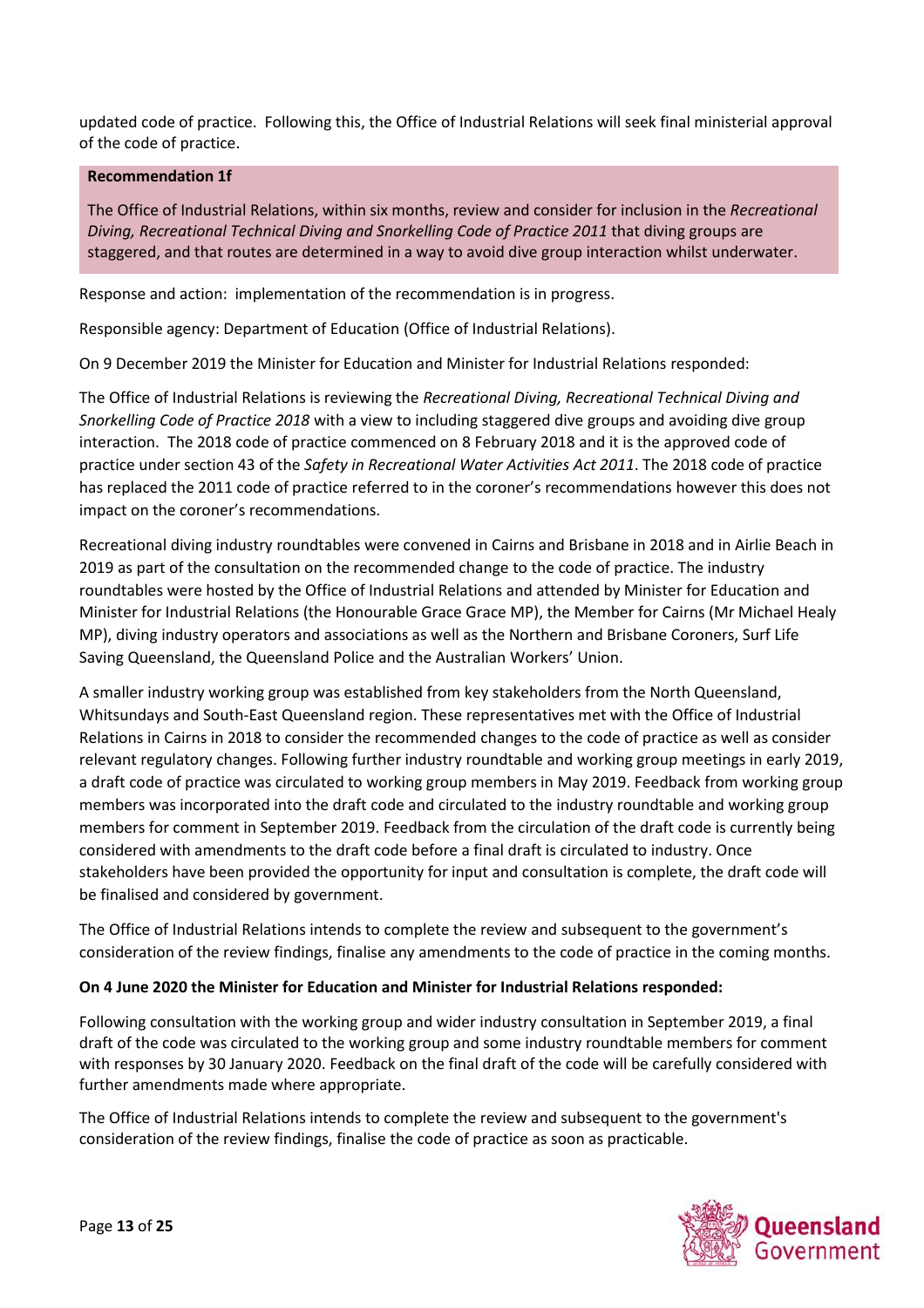### **On 9 September 2020 the Minister for Education and Minister for Industrial Relations responded:**

Feedback from consultation with the working group and industry roundtable members in January 2020 was carefully considered in consultation with the Work Health and Safety Queensland Dive Unit and the draft updated code of practice was amended where appropriate.

A preliminary impact statement for the draft updated code of practice (and subsequent amendments to the Safety in Recreational Water Activities (Codes of Practice) Notice 2011) was lodged with the Queensland Productivity Commission (Office of Best Practice Review) on 14 February 2020. The Queensland Productivity Commission made an assessment on 4 March 2020 that the Office of Industrial Relations was not required to undertake a further regulatory impact analysis.

With respect to this recommendation the draft updated code of practice includes that the dive site risk assessment consider the risk of dive group interaction at the one site and for the dive supervisor to ensure that divers can easily be identified underwater with flexibility to use measures appropriate to the environment and circumstances of the dive.

In March 2020, the impact of the COVID-19 pandemic essentially shut down the snorkelling and diving industry in Queensland with businesses ceasing to operate. Given this, it was determined it would not be beneficial to commence the new code of practice until the effects of the COVID-19 pandemic have eased.

Once the impacts of the COVID-19 pandemic on the snorkelling and diving industry have eased, the Office of Industrial Relations will begin to progress the draft updated code of practice for ministerial approval and commencement anticipated in 2021.

#### **On 26 April 2021 the Minister for Education, Minister for Industrial Relations and Minister for Racing responded:**

In July 2020, the Office of Industrial Relations provided industry a copy of the final draft of the new code of practice and advised that the Office of Industrial Relations intended to introduce the new code of practice, pending ministerial approval, once the industry had sufficiently recovered from the COVID-19 pandemic restrictions. The Office of Industrial Relations encouraged industry operators to work towards complying with the proposed new code of practice in preparation for reopening their operations.

The COVID-19 pandemic has continued to significantly impact the diving and snorkelling industry as the industry relies heavily on interstate and international tourists. Most operators are either not operating or operating in a significantly limited capacity.

The Office of Industrial Relations will continue to monitor the recovery of the diving and snorkelling industry and assess the most appropriate time for commencement of the code of practice pending ministerial approval which is anticipated in 2021.

## **On 14 October 2021 the Minister for Education, Minister for Industrial Relations and Minister for Racing responded:**

The COVID-19 pandemic has continued to significantly impact the diving and snorkelling industry as the industry relies heavily on interstate and international tourists. Most operators are still either not operating or operating in a significantly limited capacity. However, industry operators have been given a draft copy of the new code of practice and have been encouraged to work towards complying with the new requirements as they reopen their operations.

Given the continued impacts of the COVID-19 pandemic, the Office of Industrial Relations plans to consult with operators in the diving and snorkelling industry in late 2021 regarding the changes to the code and

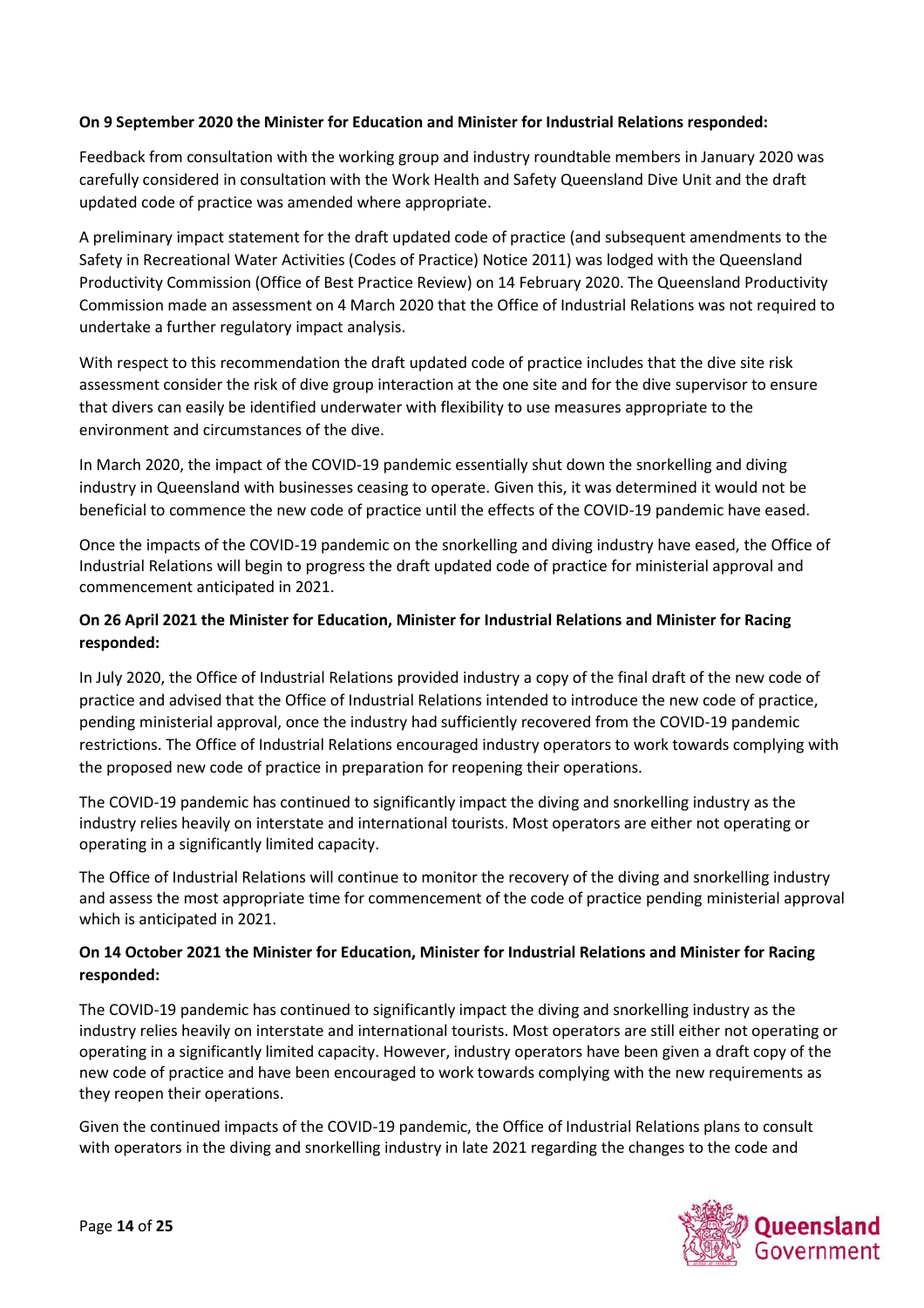proposed timing for its commencement. Following this, the Office of Industrial Relations will seek final ministerial approval of the code of practice.

### **On 11 May 2022 the Minister for Education, Minister for Industrial Relations and Minister for Racing responded:**

The COVID-19 pandemic has continued to significantly impact the diving and snorkelling industry as the industry relies heavily on interstate and international tourists. Throughout 2021 most operators did not operate or operated in a significantly limited capacity. While it is expected that snorkelling and diving operators will experience an increase in demand from December 2021, it will take some time for industry to recover from the economic impacts of the COVID-19 pandemic.

Industry operators have a draft copy of the updated code of practice and the Office of Industrial Relations will engage with industry in mid-2022 to determine if there is sufficient economic recovery to introduce the updated code of practice. Following this, the Office of Industrial Relations will seek final ministerial approval of the code of practice.

#### **Recommendation 1g**

The Office of Industrial Relations, within six months, review and consider for inclusion in the *Recreational Diving, Recreational Technical Diving and Snorkelling Code of Practice 2011* that the dive instructors solely have the final decision on whether a dive proceeds, or is terminated, and that it not be the skipper, nor the tour operator (who may have commercial considerations influencing their judgement).

Response and action: implementation of the recommendation is in progress.

Responsible agency: Department of Education (Office of Industrial Relations).

On 9 December 2019 the Minister for Education and Minister for Industrial Relations responded:

The Office of Industrial Relations is reviewing the *Recreational Diving, Recreational Technical Diving and Snorkelling Code of Practice 2018* with a view to allow dive instructors to cancel or terminate dives. The 2018 code of practice commenced on 8 February 2018 and it is the approved code of practice under section 43 of the *Safety in Recreational Water Activities Act 2011*. The 2018 code of practice has replaced the 2011 code of practice referred to in the coroner's recommendations however this does not impact on the coroner's recommendations.

Recreational diving industry roundtables were convened in Cairns and Brisbane in 2018 and in Airlie Beach in 2019 as part of the consultation on the recommended change to the code of practice. The industry roundtables were hosted by the Office of Industrial Relations and attended by Minister for Education and Minister for Industrial Relations (the Honourable Grace Grace MP), the Member for Cairns (Mr Michael Healy MP), diving industry operators and associations as well as the Northern and Brisbane Coroners, Surf Life Saving Queensland, the Queensland Police and the Australian Workers' Union.

A smaller industry working group was established from key stakeholders from the North Queensland, Whitsundays and South-East Queensland region. These representatives met with the Office of Industrial Relations in Cairns in 2018 to consider the recommended changes to the code of practice as well as consider relevant regulatory changes. Following further industry roundtable and working group meetings in early 2019, a draft code of practice was circulated to working group members in May 2019. Feedback from working group members was incorporated into the draft code and circulated to the industry roundtable and working group members for comment in September 2019. Feedback from the circulation of the draft code is currently being considered with amendments to the draft code before a final draft is circulated to industry. Once stakeholders have been provided the opportunity for input and consultation is complete, the draft code will be finalised and considered by government.

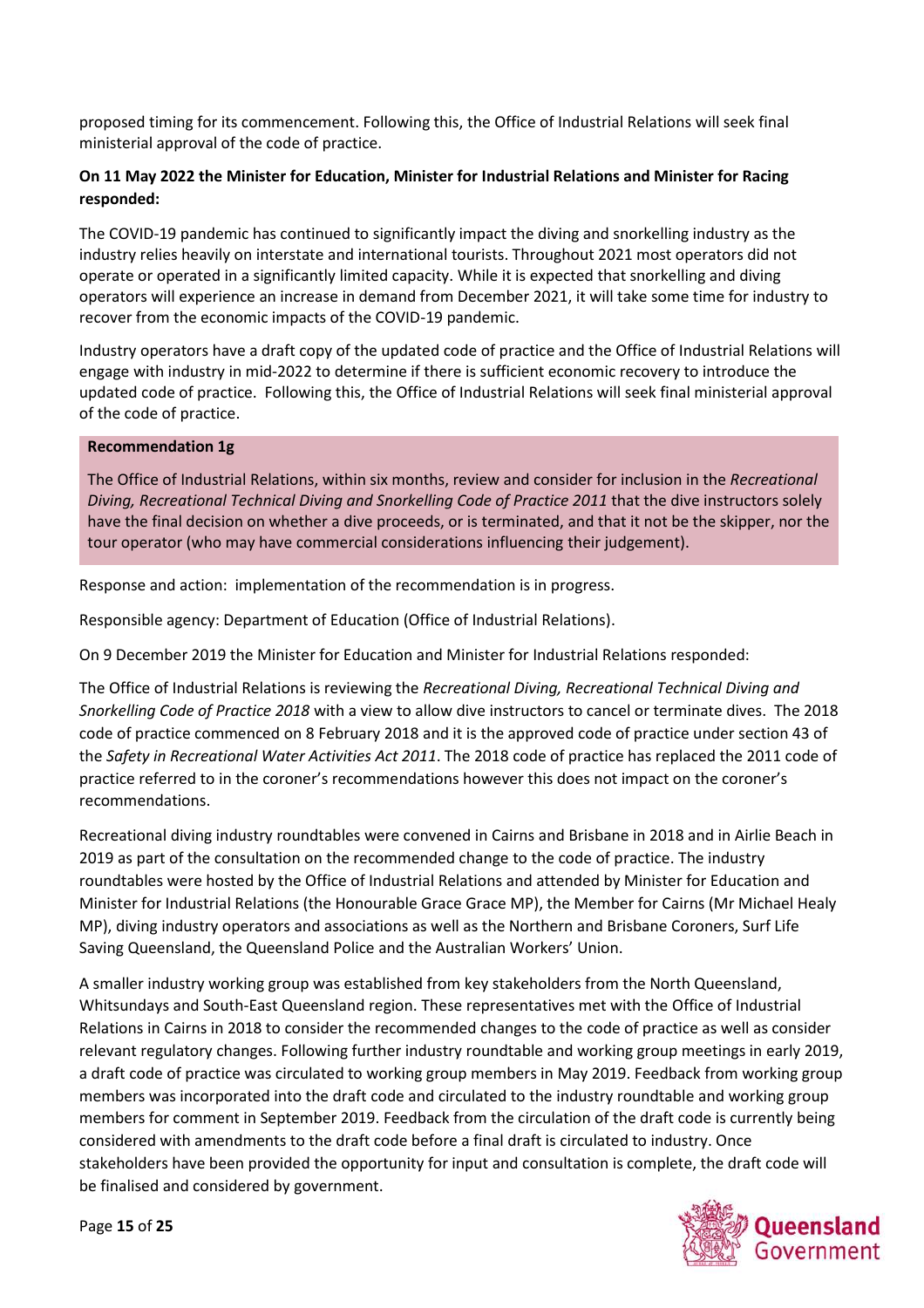The Office of Industrial Relations intends to complete the review and subsequent to the government's consideration of the review findings, finalise any amendments to the code of practice in the coming months.

## **On 4 June 2020 the Minister for Education and Minister for Industrial Relations responded:**

Following consultation with the working group and wider industry consultation in September 2019, a final draft of the code was circulated to the working group and some industry roundtable members for comment with responses by 30 January 2020. Feedback on the final draft of the code will be carefully considered with further amendments made where appropriate.

The Office of Industrial Relations intends to complete the review and subsequent to the government's consideration of the review findings, finalise the code of practice as soon as practicable.

### **On 9 September 2020 the Minister for Education and Minister for Industrial Relations responded:**

Feedback from consultation with the working group and industry roundtable members in January 2020 was carefully considered in consultation with the Work Health and Safety Queensland Dive Unit and the draft updated code of practice was amended where appropriate.

A preliminary impact statement for the draft updated code of practice (and subsequent amendments to the Safety in Recreational Water Activities (Codes of Practice) Notice 2011) was lodged with the Queensland Productivity Commission (Office of Best Practice Review) on 14 February 2020. The Queensland Productivity Commission made an assessment on 4 March 2020 that the Office of Industrial Relations was not required to undertake a further regulatory impact analysis.

With respect to this recommendation the draft updated code of practice includes that the dive instructor or a competent person has the authority to decide whether a non-certified dive should be cancelled or modified. 'Competent person' is a person who has acquired, through training, qualifications, experience or a combination of these, the knowledge and skill enabling the person to competently carry out the activities for which the competent person is responsible. This reflects that there are a number of people with responsibility for aspects of a dive including the vessel master who decides dive location.

In March 2020, the impact of the COVID-19 pandemic essentially shut down the snorkelling and diving industry in Queensland with businesses ceasing to operate. Given this, it was determined it would not be beneficial to commence the new code of practice until the effects of the COVID-19 pandemic have eased.

Once the impacts of the COVID-19 pandemic on the snorkelling and diving industry have eased, the Office of Industrial Relations will begin to progress the draft updated code of practice for ministerial approval and commencement anticipated in 2021.

# **On 26 April 2021 the Minister for Education, Minister for Industrial Relations and Minister for Racing responded:**

In July 2020, the Office of Industrial Relations provided industry a copy of the final draft of the new code of practice and advised that the Office of Industrial Relations intended to introduce the new code of practice, pending ministerial approval, once the industry had sufficiently recovered from the COVID-19 pandemic restrictions. The Office of Industrial Relations encouraged industry operators to work towards complying with the proposed new code of practice in preparation for reopening their operations.

The COVID-19 pandemic has continued to significantly impact the diving and snorkelling industry as the industry relies heavily on interstate and international tourists. Most operators are either not operating or operating in a significantly limited capacity.

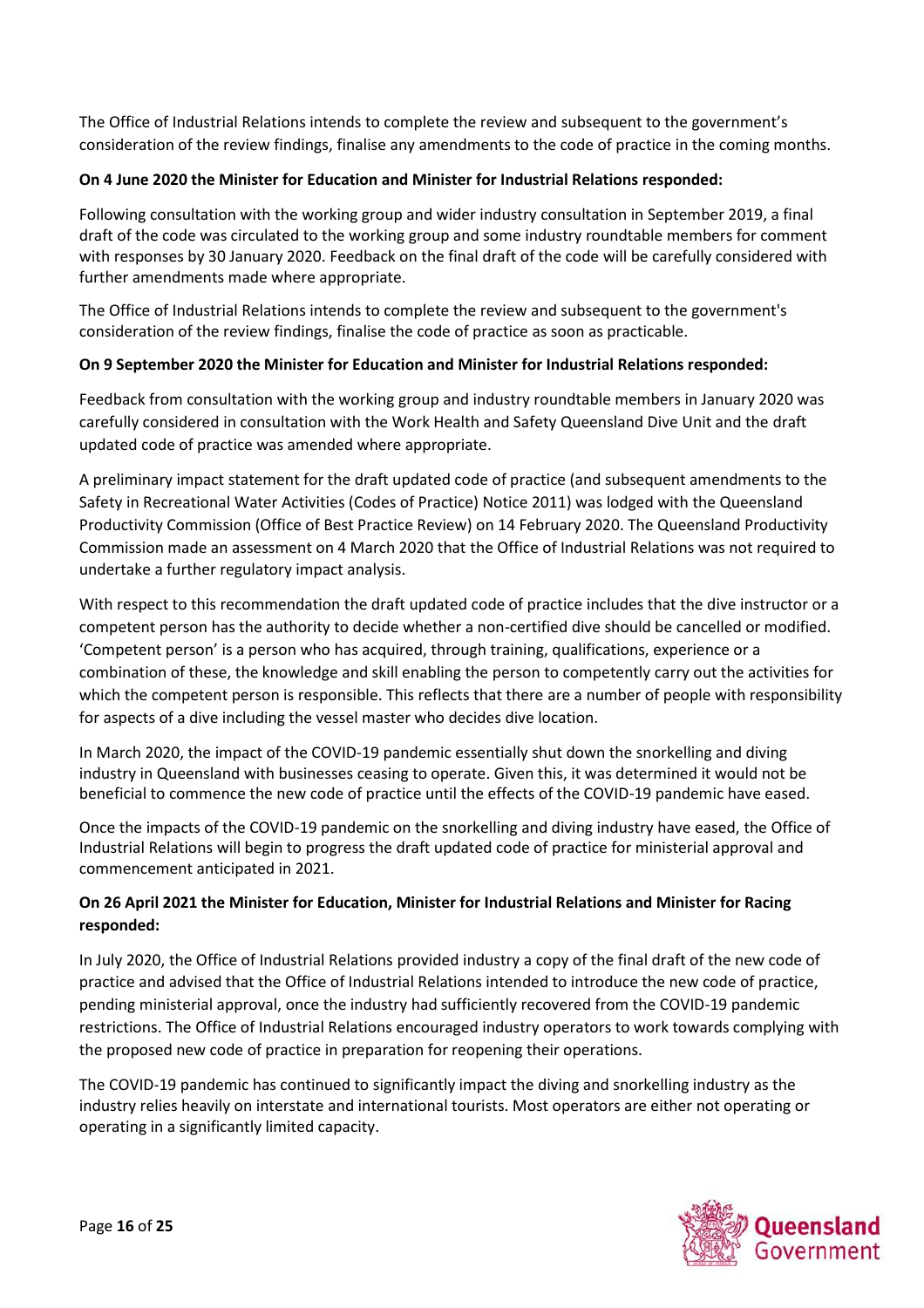The Office of Industrial Relations will continue to monitor the recovery of the diving and snorkelling industry and assess the most appropriate time for commencement of the code of practice pending ministerial approval which is anticipated in 2021.

## **On 14 October 2021 the Minister for Education, Minister for Industrial Relations and Minister for Racing responded:**

The COVID-19 pandemic has continued to significantly impact the diving and snorkelling industry as the industry relies heavily on interstate and international tourists. Most operators are still either not operating or operating in a significantly limited capacity. However, industry operators have been given a draft copy of the new code of practice and have been encouraged to work towards complying with the new requirements as they reopen their operations.

Given the continued impacts of the COVID-19 pandemic, the Office of Industrial Relations plans to consult with operators in the diving and snorkelling industry in late 2021 regarding the changes to the code and proposed timing for its commencement. Following this, the Office of Industrial Relations will seek final ministerial approval of the code of practice.

#### **Recommendation 1h**

The Office of Industrial Relations, within six months, review and consider for inclusion in the *Recreational Diving, Recreational Technical Diving and Snorkelling Code of Practice 2011* that safety measures include that the 'surface watch' person has an emergency grab bag which includes a weighted lost diver marker, and that dive instructors carry on their person (whilst conducting the dive) a suitable underwater marker system to indicate underwater the last known position that the separated driver was seen.

Response and action: implementation of the recommendation is in progress.

Responsible agency: Department of Education (Office of Industrial Relations).

On 9 December 2019 the Minister for Education and Minister for Industrial Relations responded:

The Office of Industrial Relations is reviewing the *Recreational Diving, Recreational Technical Diving and Snorkelling Code of Practice 2018* with a view to include a 'grab bag' safety measure. The 2018 code of practice commenced on 8 February 2018 and it is the approved code of practice under section 43 of the *Safety in Recreational Water Activities Act 2011*. The 2018 code of practice has replaced the 2011 code of practice referred to in the coroner's recommendations however this does not impact on the coroner's recommendations.

Recreational diving industry roundtables were convened in Cairns and Brisbane in 2018 and in Airlie Beach in 2019 as part of the consultation on the recommended change to the code of practice. The industry roundtables were hosted by the Office of Industrial Relations and attended by Minister for Education and Minister for Industrial Relations (the Honourable Grace Grace MP), Member for Cairns, diving industry operators and associations as well as the Northern and Brisbane Coroners, Surf Life Saving Queensland, the Queensland Police and the Australian Workers' Union.

A smaller industry working group was established from key stakeholders from the North Queensland, Whitsundays and South-East Queensland region. These representatives met with the Office of Industrial Relations in Cairns in 2018 to consider the recommended changes to the code of practice as well as consider relevant regulatory changes. Following further industry roundtable and working group meetings in early 2019, a draft code of practice was circulated to working group members in May 2019. Feedback from working group members was incorporated into the draft code and circulated to the industry roundtable and working group members for comment in September 2019. Feedback from the circulation of the draft code is currently being considered with amendments to the draft code before a final draft is circulated to industry. Once

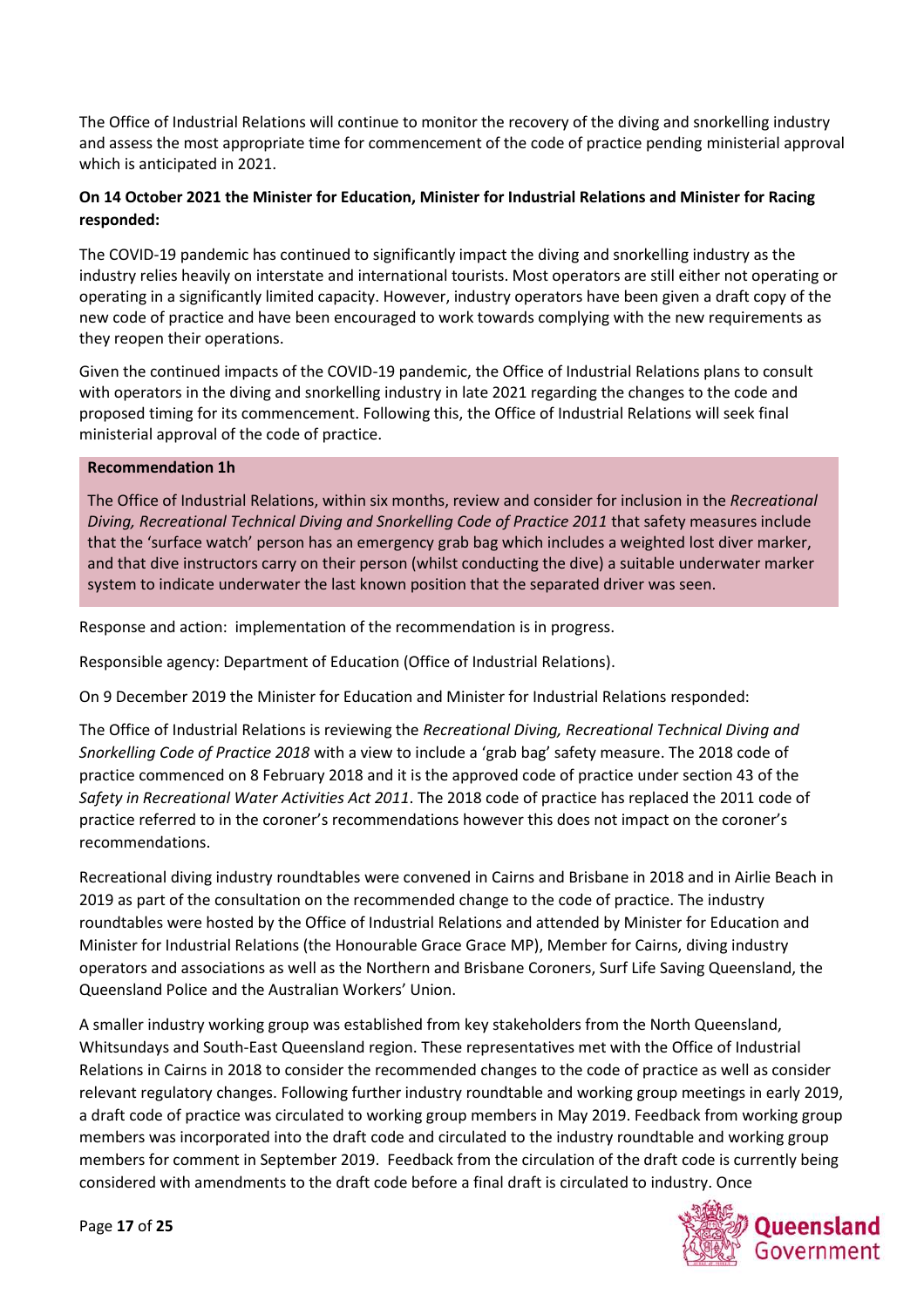stakeholders have been provided the opportunity for input and consultation is complete, the draft code will be finalised and considered by government.

The Office of Industrial Relations intends to complete the review and subsequent to the government's consideration of the review findings, finalise any amendments to the code of practice in the coming months.

### **On 4 June 2020 the Minister for Education and Minister for Industrial Relations responded:**

Following consultation with the working group and wider industry consultation in September 2019, a final draft of the code was circulated to the working group and some industry roundtable members for comment with responses by 30 January 2020. Feedback on the final draft of the code will be carefully considered with further amendments made where appropriate.

The Office of Industrial Relations intends to complete the review and subsequent to the government's consideration of the review findings, finalise the code of practice as soon as practicable.

### **On 9 September 2020 the Minister for Education and Minister for Industrial Relations responded:**

Feedback from consultation with the working group and industry roundtable members in January 2020 was carefully considered in consultation with the Work Health and Safety Queensland Dive Unit and the draft updated code of practice was amended where appropriate.

A preliminary impact statement for the draft updated code of practice (and subsequent amendments to the Safety in Recreational Water Activities (Codes of Practice) Notice 2011) was lodged with the Queensland Productivity Commission (Office of Best Practice Review) on 14 February 2020. The Queensland Productivity Commission made an assessment on 4 March 2020 that the Office of Industrial Relations was not required to undertake a further regulatory impact analysis.

With respect to this recommendation the draft updated code of practice adopts this recommendation with the flexibility to recognise that different dive sites will have different requirements. For example, a pontoon operation with a defined route will be able to more easily identify the last location of a potential missing diver.

In March 2020, the impact of the COVID-19 pandemic essentially shut down the snorkelling and diving industry in Queensland with businesses ceasing to operate. Given this, it was determined it would not be beneficial to commence the new code of practice until the effects of the COVID-19 pandemic have eased.

Once the impacts of the COVID-19 pandemic on the snorkelling and diving industry have eased, the Office of Industrial Relations will begin to progress the draft updated code of practice for ministerial approval and commencement anticipated in 2021.

## **On 26 April 2021 the Minister for Education, Minister for Industrial Relations and Minister for Racing responded:**

In July 2020, the Office of Industrial Relations provided industry a copy of the final draft of the new code of practice and advised that the Office of Industrial Relations intended to introduce the new code of practice, pending ministerial approval, once the industry had sufficiently recovered from the COVID-19 pandemic restrictions. The Office of Industrial Relations encouraged industry operators to work towards complying with the proposed new code of practice in preparation for reopening their operations.

The COVID-19 pandemic has continued to significantly impact the diving and snorkelling industry as the industry relies heavily on interstate and international tourists. Most operators are either not operating or operating in a significantly limited capacity.

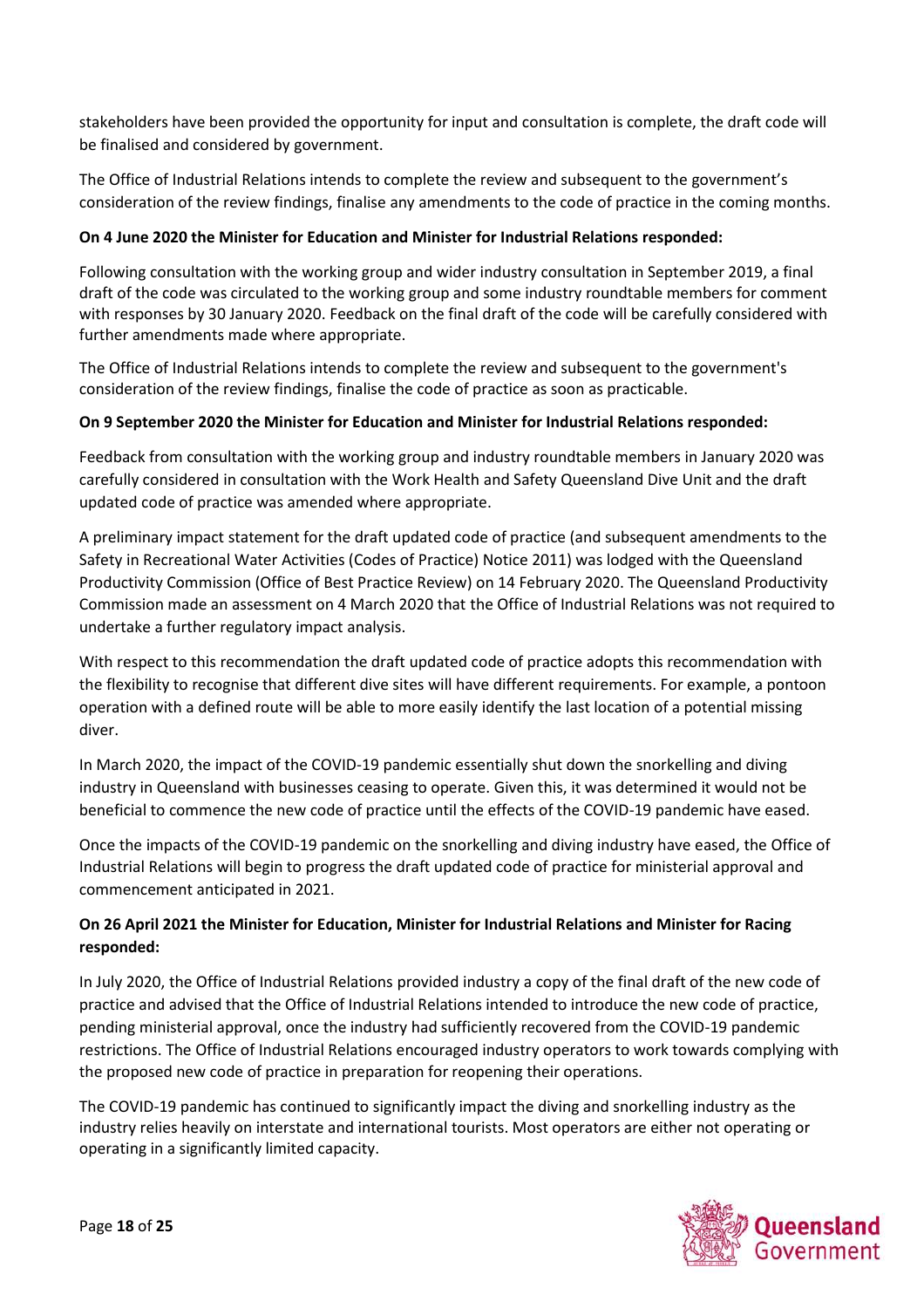The Office of Industrial Relations will continue to monitor the recovery of the diving and snorkelling industry and assess the most appropriate time for commencement of the code of practice pending ministerial approval which is anticipated in 2021.

## **On 14 October 2021 the Minister for Education, Minister for Industrial Relations and Minister for Racing responded:**

The COVID-19 pandemic has continued to significantly impact the diving and snorkelling industry as the industry relies heavily on interstate and international tourists. Most operators are still either not operating or operating in a significantly limited capacity. However, industry operators have been given a draft copy of the new code of practice and have been encouraged to work towards complying with the new requirements as they reopen their operations.

Given the continued impacts of the COVID-19 pandemic, the Office of Industrial Relations plans to consult with operators in the diving and snorkelling industry in late 2021 regarding the changes to the code and proposed timing for its commencement. Following this, the Office of Industrial Relations will seek final ministerial approval of the code of practice.

## **On 11 May 2022 the Minister for Education, Minister for Industrial Relations and Minister for Racing responded:**

The COVID-19 pandemic has continued to significantly impact the diving and snorkelling industry as the industry relies heavily on interstate and international tourists. Throughout 2021 most operators did not operate or operated in a significantly limited capacity. While it is expected that snorkelling and diving operators will experience an increase in demand from December 2021, it will take some time for industry to recover from the economic impacts of the COVID-19 pandemic.

Industry operators have a draft copy of the updated code of practice and the Office of Industrial Relations will engage with industry in mid-2022 to determine if there is sufficient economic recovery to introduce the updated code of practice. Following this, the Office of Industrial Relations will seek final ministerial approval of the code of practice.

#### **Recommendation 1i**

The Office of Industrial Relations, within six months, review and consider for inclusion in the *Recreational Diving, Recreational Technical Diving and Snorkelling Code of Practice 2011* that if swimming fins are used, then some style of 'fin-safe' style retainer strap is used with the swimming fins.

Response and action: implementation of the recommendation is in progress.

Responsible agency: Department of Education (Office of Industrial Relations).

On 9 December 2019 the Minister for Education and Minister for Industrial Relations responded:

The Office of Industrial Relations is reviewing whether to include swimming fin styles in the *Recreational Diving, Recreational Technical Diving and Snorkelling Code of Practice 2018*. The 2018 code of practice commenced on 8 February 2018 and it is the approved code of practice under section 43 of *the Safety in Recreational Water Activities Act 2011*. The 2018 code of practice has replaced the 2011 code of practice referred to in the coroner's recommendations however this does not impact on the coroner's recommendations.

Recreational diving industry roundtables were convened in Cairns and Brisbane in 2018 and in Airlie Beach in 2019 as part of the consultation on the recommended change to the code of practice. The industry roundtables were hosted by the Office of Industrial Relations and attended by Minister for Education and Minister for Industrial Relations (the Honourable Grace Grace MP), the Member for Cairns (Mr Michael Healy

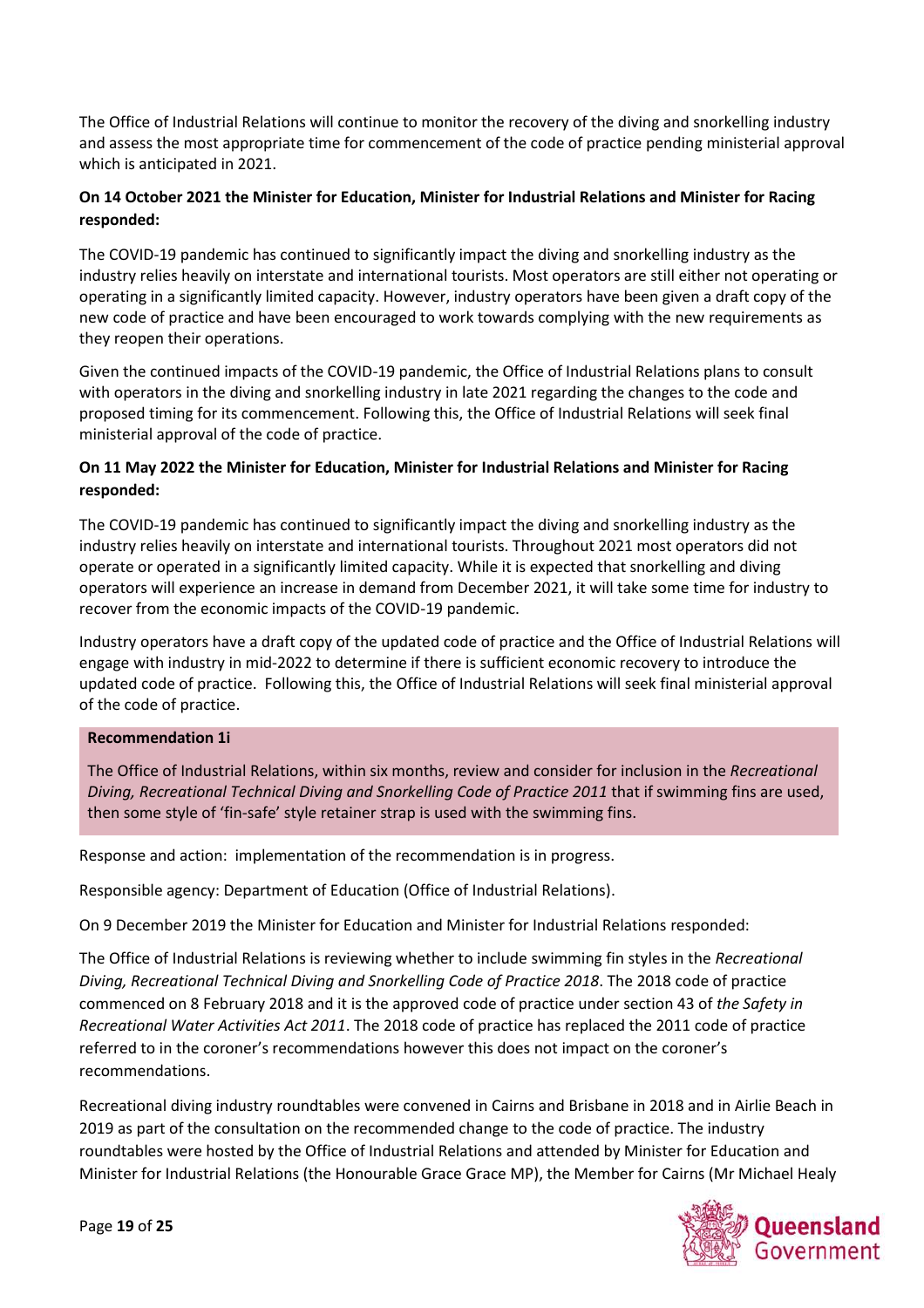MP), diving industry operators and associations as well as the Northern and Brisbane Coroners, Surf Life Saving Queensland, the Queensland Police and the Australian Workers' Union.

A smaller industry working group was established from key stakeholders from the North Queensland, Whitsundays and South-East Queensland region. These representatives met with the Office of Industrial Relations in Cairns in 2018 to consider the recommended changes to the code of practice as well as consider relevant regulatory changes. Following further industry roundtable and working group meetings in early 2019, a draft code of practice was circulated to working group members in May 2019. Feedback from working group members was incorporated into the draft code and circulated to the industry roundtable and working group members for comment in September 2019. Feedback from the circulation of the draft code is currently being considered with amendments to the draft code before a final draft is circulated to industry. Once stakeholders have been provided the opportunity for input and consultation is complete, the draft code will be finalised and considered by government.

The Office of Industrial Relations intends to complete the review and subsequent to the government's consideration of the review findings, finalise any amendments to the code of practice in the coming months.

## **On 4 June 2020 the Minister for Education and Minister for Industrial Relations responded:**

Following consultation with the working group and wider industry consultation in September 2019, a final draft of the code was circulated to the working group and some industry roundtable members for comment with responses by 30 January 2020. Feedback on the final draft of the code will be carefully considered with further amendments made where appropriate.

The Office of Industrial Relations intends to complete the review and subsequent to the government's consideration of the review findings, finalise the code of practice as soon as practicable.

### **On 9 September 2020 the Minister for Education and Minister for Industrial Relations responded:**

Feedback from consultation with the working group and industry roundtable members in January 2020 was carefully considered in consultation with the Work Health and Safety Queensland Dive Unit and the draft updated code of practice was amended where appropriate.

A preliminary impact statement for the draft updated code of practice (and subsequent amendments to the Safety in Recreational Water Activities (Codes of Practice) Notice 2011) was lodged with the Queensland Productivity Commission (Office of Best Practice Review) on 14 February 2020. The Queensland Productivity Commission made an assessment on 4 March 2020 that the Office of Industrial Relations was not required to undertake a further regulatory impact analysis.

With respect to 'fin-safe' style retainer straps, during consultation, the working group considered fin retainer straps as an example of an appropriate control measure but highlighted that correctly fitting fins were preferred for safety. The draft updated code of practice includes that suitably fitted fins be provided to a diver or where that is not possible, a control such as a fin retainer strap is to be provided to a diver.

In March 2020, the impact of the COVID-19 pandemic essentially shut down the snorkelling and diving industry in Queensland with businesses ceasing to operate. Given this, it was determined it would not be beneficial to commence the new code of practice until the effects of the COVID-19 pandemic have eased.

Once the impacts of the COVID-19 pandemic on the snorkelling and diving industry have eased, the Office of Industrial Relations will begin to progress the draft updated code of practice for ministerial approval and commencement anticipated in 2021.

### **On 26 April 2021 the Minister for Education, Minister for Industrial Relations and Minister for Racing responded:**

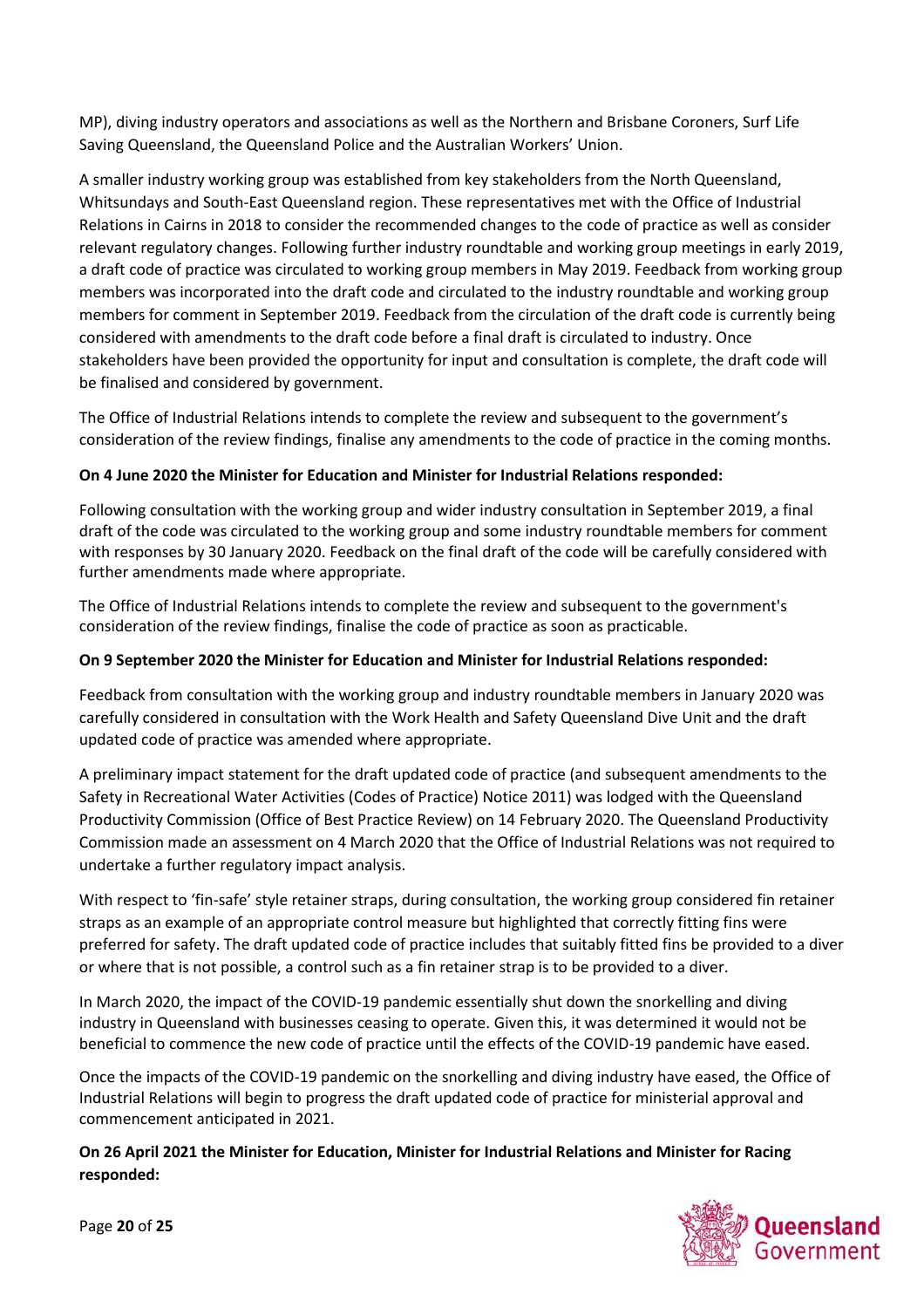In July 2020, the Office of Industrial Relations provided industry a copy of the final draft of the new code of practice and advised that the Office of Industrial Relations intended to introduce the new code of practice, pending ministerial approval, once the industry had sufficiently recovered from the COVID-19 pandemic restrictions. The Office of Industrial Relations encouraged industry operators to work towards complying with the proposed new code of practice in preparation for reopening their operations.

The COVID-19 pandemic has continued to significantly impact the diving and snorkelling industry as the industry relies heavily on interstate and international tourists. Most operators are either not operating or operating in a significantly limited capacity.

The Office of Industrial Relations will continue to monitor the recovery of the diving and snorkelling industry and assess the most appropriate time for commencement of the code of practice pending ministerial approval which is anticipated in 2021.

## **On 14 October 2021 the Minister for Education, Minister for Industrial Relations and Minister for Racing responded:**

The COVID-19 pandemic has continued to significantly impact the diving and snorkelling industry as the industry relies heavily on interstate and international tourists. Most operators are still either not operating or operating in a significantly limited capacity. However, industry operators have been given a draft copy of the new code of practice and have been encouraged to work towards complying with the new requirements as they reopen their operations.

Given the continued impacts of the COVID-19 pandemic, the Office of Industrial Relations plans to consult with operators in the diving and snorkelling industry in late 2021 regarding the changes to the code and proposed timing for its commencement. Following this, the Office of Industrial Relations will seek final ministerial approval of the code of practice.

### **On 11 May 2022 the Minister for Education, Minister for Industrial Relations and Minister for Racing responded:**

The COVID-19 pandemic has continued to significantly impact the diving and snorkelling industry as the industry relies heavily on interstate and international tourists. Throughout 2021 most operators did not operate or operated in a significantly limited capacity. While it is expected that snorkelling and diving operators will experience an increase in demand from December 2021, it will take some time for industry to recover from the economic impacts of the COVID-19 pandemic.

Industry operators have a draft copy of the updated code of practice and the Office of Industrial Relations will engage with industry in mid-2022 to determine if there is sufficient economic recovery to introduce the updated code of practice. Following this, the Office of Industrial Relations will seek final ministerial approval of the code of practice.

### **Recommendation 1j**

The Office of Industrial Relations, within six months, review and consider for inclusion in the *Recreational Diving, Recreational Technical Diving and Snorkelling Code of Practice 2011* whether a policy should be implemented that if any diver becomes separated, that all divers in that group must immediately surface and inflate their buoyancy control device, even though it is an emergency ascent.

Response and action: implementation of the recommendation is in progress.

Responsible agency: Department of Education (Office of Industrial Relations).

On 9 December 2019 the Minister for Education and Minister for Industrial Relations responded:

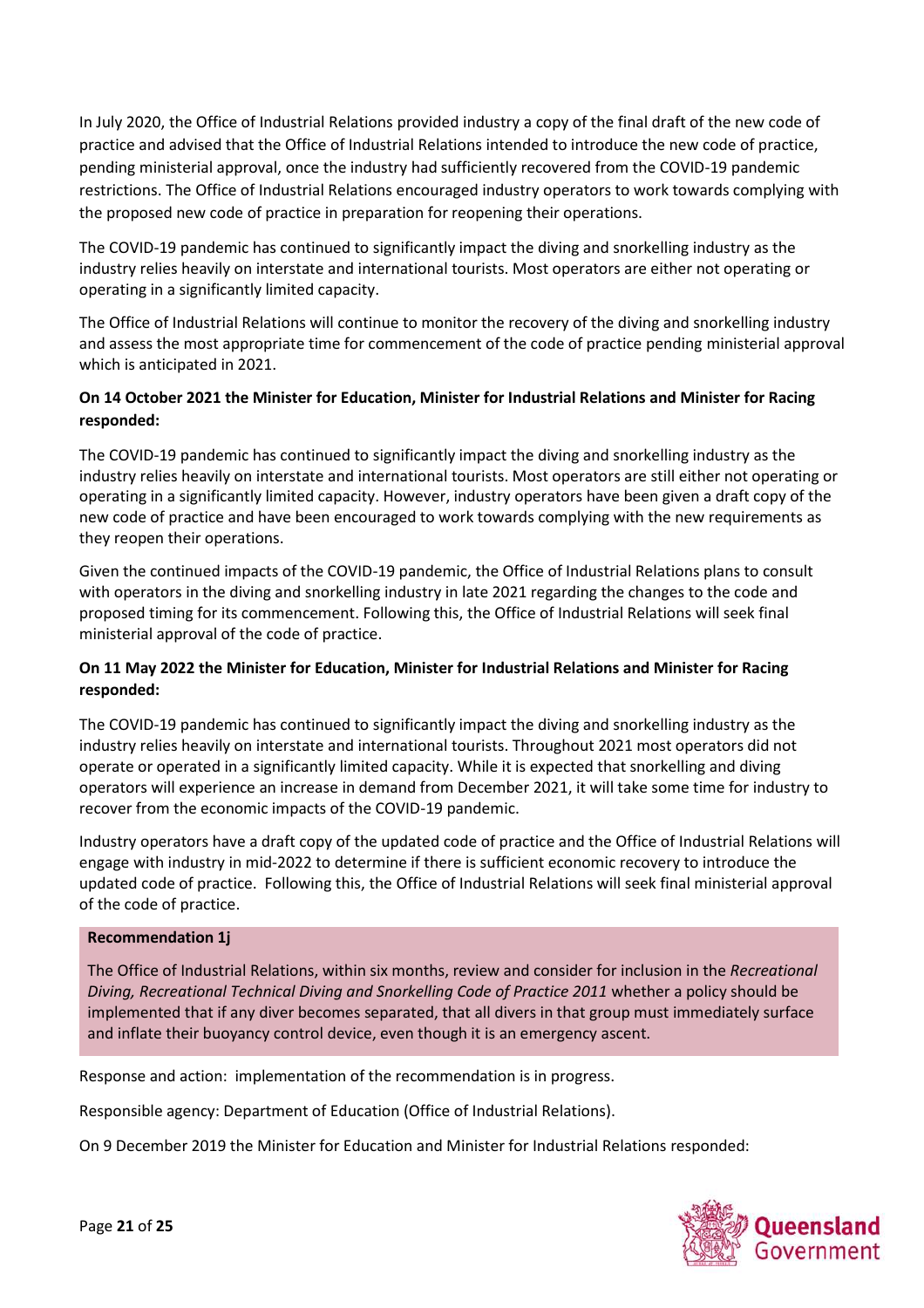The Office of Industrial Relations is reviewing how a dive group should respond if a diver is separated, with a view to including the procedure in the *Recreational Diving, Recreational Technical Diving and Snorkelling Code of Practice 2018*. The 2018 code of practice commenced on 8 February 2018 and it is the approved code of practice under section 43 of the *Safety in Recreational Water Activities Act 2011*. The 2018 code of practice has replaced the 2011 code of practice referred to in the coroner's recommendations however this does not impact on the coroner's recommendations.

Recreational diving industry roundtables were convened in Cairns and Brisbane in 2018 and Airlie Beach in 2019 as part of the consultation on the recommended change to the code of practice. The industry roundtables were hosted by the Office of Industrial Relations and attended by Minister for Education and Minister for Industrial Relations (the Honourable Grace Grace MP), the Member for Cairns (Mr Michael Healy MP), diving industry operators and associations as well as the Northern and Brisbane Coroners, Surf Life Saving Queensland, the Queensland Police and the Australian Workers' Union.

A smaller industry working group was established from key stakeholders from the North Queensland, Whitsundays and South-East Queensland region. These representatives met with the Office of Industrial Relations in Cairns in 2018 to consider the recommended changes to the code of practice as well as consider relevant regulatory changes. Following further industry roundtable and working group meetings in early 2019, a draft code of practice was circulated to working group members in May 2019. Feedback from working group members was incorporated into the draft code and circulated to the industry roundtable and working group members for comment in September 2019. Feedback from the circulation of the draft code is currently being considered with amendments to the draft code before a final draft is circulated to industry. Once stakeholders have been provided the opportunity for input and consultation is complete the draft code will be finalised and considered by government.

The Office of Industrial Relations intends to complete the review and subsequent to the government's consideration of the review findings, finalise any amendments to the code of practice in the coming months.

### **On 4 June 2020 the Minister for Education and Minister for Industrial Relations responded:**

Following consultation with the working group and wider industry consultation in September 2019, a final draft of the code was circulated to the working group and some industry roundtable members for comment with responses by 30 January 2020. Feedback on the final draft of the code will be carefully considered with further amendments made where appropriate.

The Office of Industrial Relations intends to complete the review and subsequent to the government's consideration of the review findings, finalise the code of practice as soon as practicable.

### **On 9 September 2020 the Minister for Education and Minister for Industrial Relations responded:**

Feedback from consultation with the working group and industry roundtable members in January 2020 was carefully considered in consultation with the Work Health and Safety Queensland Dive Unit and the draft updated code of practice was amended where appropriate.

A preliminary impact statement for the draft updated code of practice (and subsequent amendments to the Safety in Recreational Water Activities (Codes of Practice) Notice 2011) was lodged with the Queensland Productivity Commission (Office of Best Practice Review) on 14 February 2020. The Queensland Productivity Commission made an assessment on 4 March 2020 that the Office of Industrial Relations was not required to undertake a further regulatory impact analysis.

With respect to this recommendation, during consultation, the working group provided guidance on best practice procedures in the event of diver separation, and considered that in these circumstances, instructors should gather all participants and bring them to the surface in a controlled ascent procedure. This option was

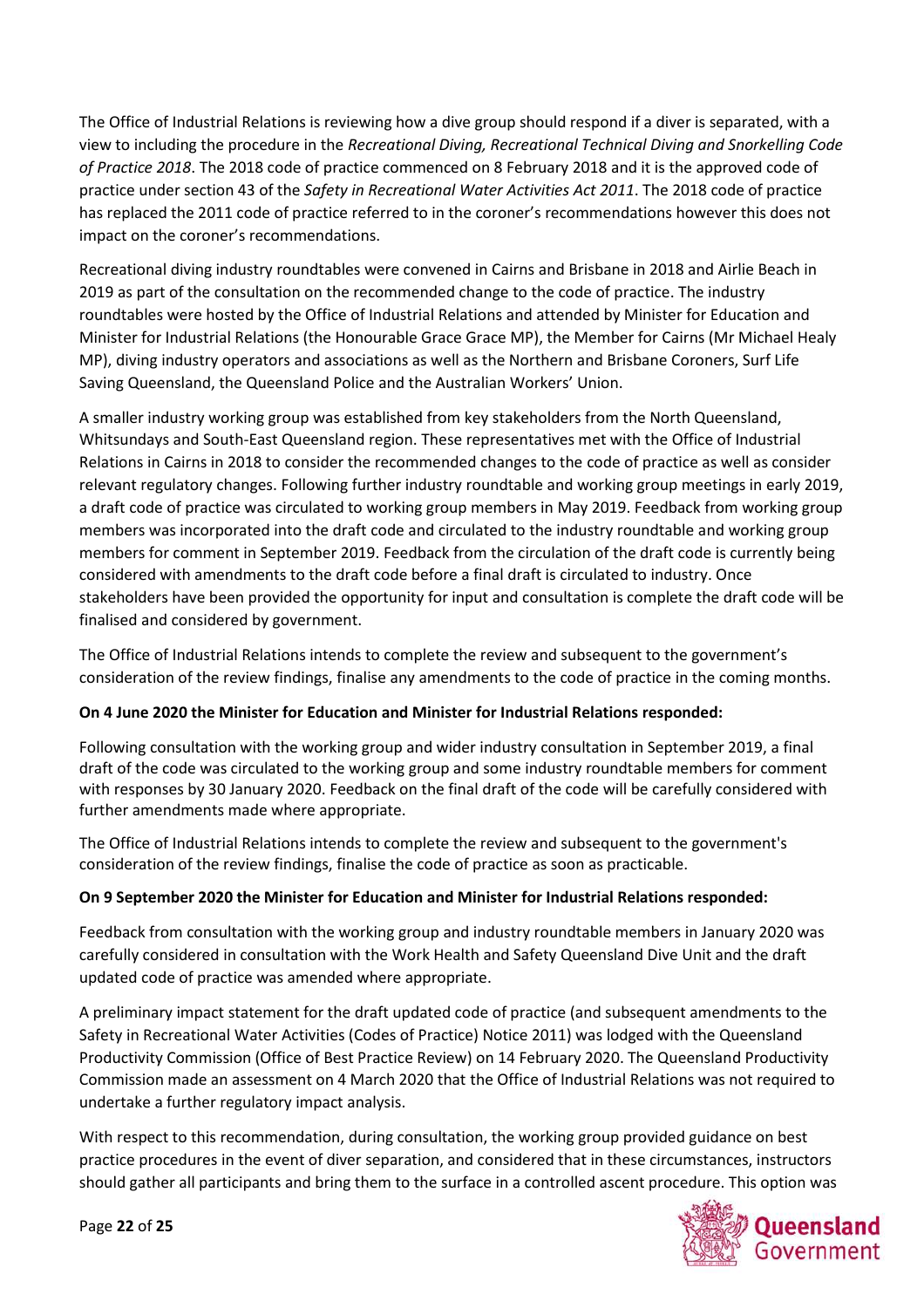considered the safest option given that emergency ascents could increase the risk of decompression illness. As such, the draft updated code of practice includes that, in the event of diver separation, instructors are to use a controlled ascent procedure, linking arms to return all divers to the surface.

In March 2020, the impact of the COVID-19 pandemic essentially shut down the snorkelling and diving industry in Queensland with businesses ceasing to operate. Given this, it was determined it would not be beneficial to commence the new code of practice until the effects of the COVID-19 pandemic have eased.

Once the impacts of the COVID-19 pandemic on the snorkelling and diving industry have eased, the Office of Industrial Relations will begin to progress the draft updated code of practice for approval and commencement anticipated in 2021.

# **On 26 April 2021 the Minister for Education, Minister for Industrial Relations and Minister for Racing responded:**

In July 2020, the Office of Industrial Relations provided industry a copy of the final draft of the new code of practice and advised that the Office of Industrial Relations intended to introduce the new code of practice, pending ministerial approval, once the industry had sufficiently recovered from the COVID-19 pandemic restrictions. The Office of Industrial Relations encouraged industry operators to work towards complying with the proposed new code of practice in preparation for reopening their operations.

The COVID-19 pandemic has continued to significantly impact the diving and snorkelling industry as the industry relies heavily on interstate and international tourists. Most operators are either not operating or operating in a significantly limited capacity.

The Office of Industrial Relations will continue to monitor the recovery of the diving and snorkelling industry and assess the most appropriate time for commencement of the code of practice pending ministerial approval which is anticipated in 2021.

## **On 14 October 2021 the Minister for Education, Minister for Industrial Relations and Minister for Racing responded:**

The COVID-19 pandemic has continued to significantly impact the diving and snorkelling industry as the industry relies heavily on interstate and international tourists. Most operators are still either not operating or operating in a significantly limited capacity. However, industry operators have been given a draft copy of the new code of practice and have been encouraged to work towards complying with the new requirements as they reopen their operations.

Given the continued impacts of the COVID-19 pandemic, the Office of Industrial Relations plans to consult with operators in the diving and snorkelling industry in late 2021 regarding the changes to the code and proposed timing for its commencement. Following this, the Office of Industrial Relations will seek final ministerial approval of the code of practice.

## **On 11 May 2022 the Minister for Education, Minister for Industrial Relations and Minister for Racing responded:**

The COVID-19 pandemic has continued to significantly impact the diving and snorkelling industry as the industry relies heavily on interstate and international tourists. Throughout 2021 most operators did not operate or operated in a significantly limited capacity. While it is expected that snorkelling and diving operators will experience an increase in demand from December 2021, it will take some time for industry to recover from the economic impacts of the COVID-19 pandemic.

Industry operators have a draft copy of the updated code of practice and the Office of Industrial Relations will engage with industry in mid-2022 to determine if there is sufficient economic recovery to introduce the

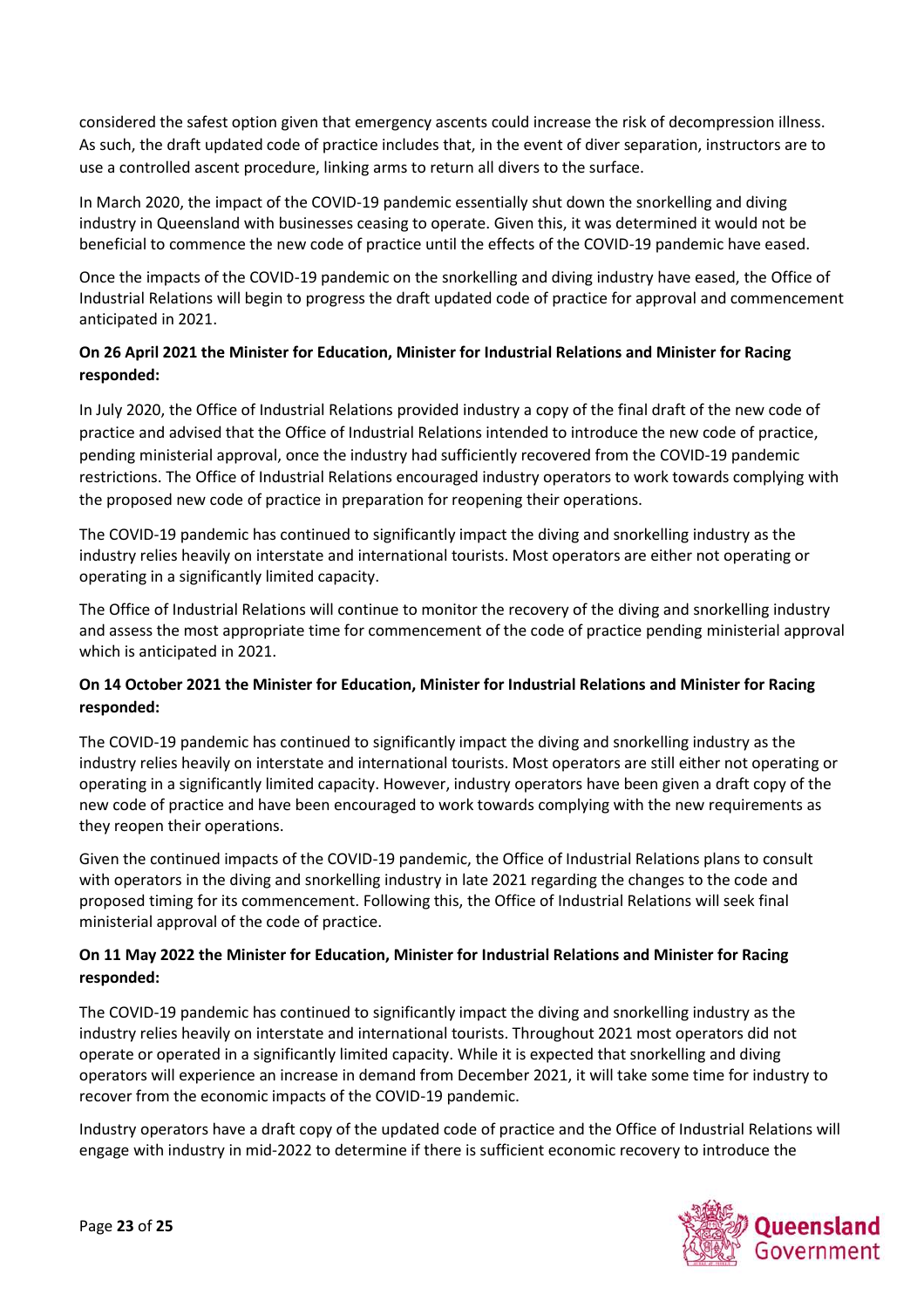updated code of practice. Following this, the Office of Industrial Relations will seek final ministerial approval of the code of practice.

#### **Recommendation 2**

The Office of Industrial Relations, within six months, review and consider whether the *Recreational Diving, Recreational Technical Diving and Snorkelling Code of Practice 2011* needs to be mandated as the minimum standard for operations, rather than being 'guidelines'.

Response and action: implementation of the recommendation is in progress.

Responsible agency: Department of Education (Office of Industrial Relations).

On 9 December 2019 the Minister for Education and Minister for Industrial Relations responded:

The Office of Industrial Relations is reviewing whether the *Recreational Diving, Recreational Technical Diving and Snorkelling Code of Practice 2018* should be mandated as the minimum standard for operations. The 2018 code of practice commenced on 8 February 2018 and it is the approved code of practice under section 43 of the *Safety in Recreational Water Activities Act 2011* (SRWA Act). The 2018 code of practice has replaced the 2011 code of practice referred to in the coroner's recommendations however this does not impact on the coroner's recommendations.

This recommendation could be achieved through the insertion of a provision similar to s26A of the *Work Health and Safety Act 2011* into the SRWA Act. The Office of Industrial Relations raised this recommendation with the industry roundtables and working group established for the consultation on the 2018 code of practice. The Office of Industrial Relations intends to finalise the review of the code of practice before considering amendments to the SRWA Act to mandate the code as a minimum standard.

The Office of Industrial Relations intends to complete the review and subsequent to the government's consideration of the review findings, finalise any amendments to the code of practice in the coming months.

### **On 4 June 2020 the Minister for Education and Minister for Industrial Relations responded:**

As noted in the December 2019 response, the Office of Industrial Relations intends to finalise the review of the code before considering amendments to the *Safety in Recreational Water Activities Act 2011* to mandate the code as a minimum standard.

The Office of Industrial Relations intends to complete the review and subsequent to the government's consideration of the review findings, finalise the code of practice as soon as practicable.

### **On 9 September 2020 the Minister for Education and Minister for Industrial Relations responded:**

As noted in the report in December 2019, the Office of Industrial Relations intends to finalise the review of the code before considering amendments to the *Safety in Recreational Water Activities Act 2011* to mandate the code as a minimum standard.

Once the impacts of the COVID-19 pandemic on the snorkelling and diving industry have eased, the Office of Industrial Relations will begin to progress the draft updated code of practice for ministerial approval and commencement anticipated in 2021.

## **On 26 April 2021 the Minister for Education, Minister for Industrial Relations and Minister for Racing responded:**

As noted in prior reports, the Office of Industrial Relations intends to finalise the review of the code of practice before considering any amendments to the *Safety in Recreational Water Activities Act 2011* to mandate the code of practice as a minimum standard.